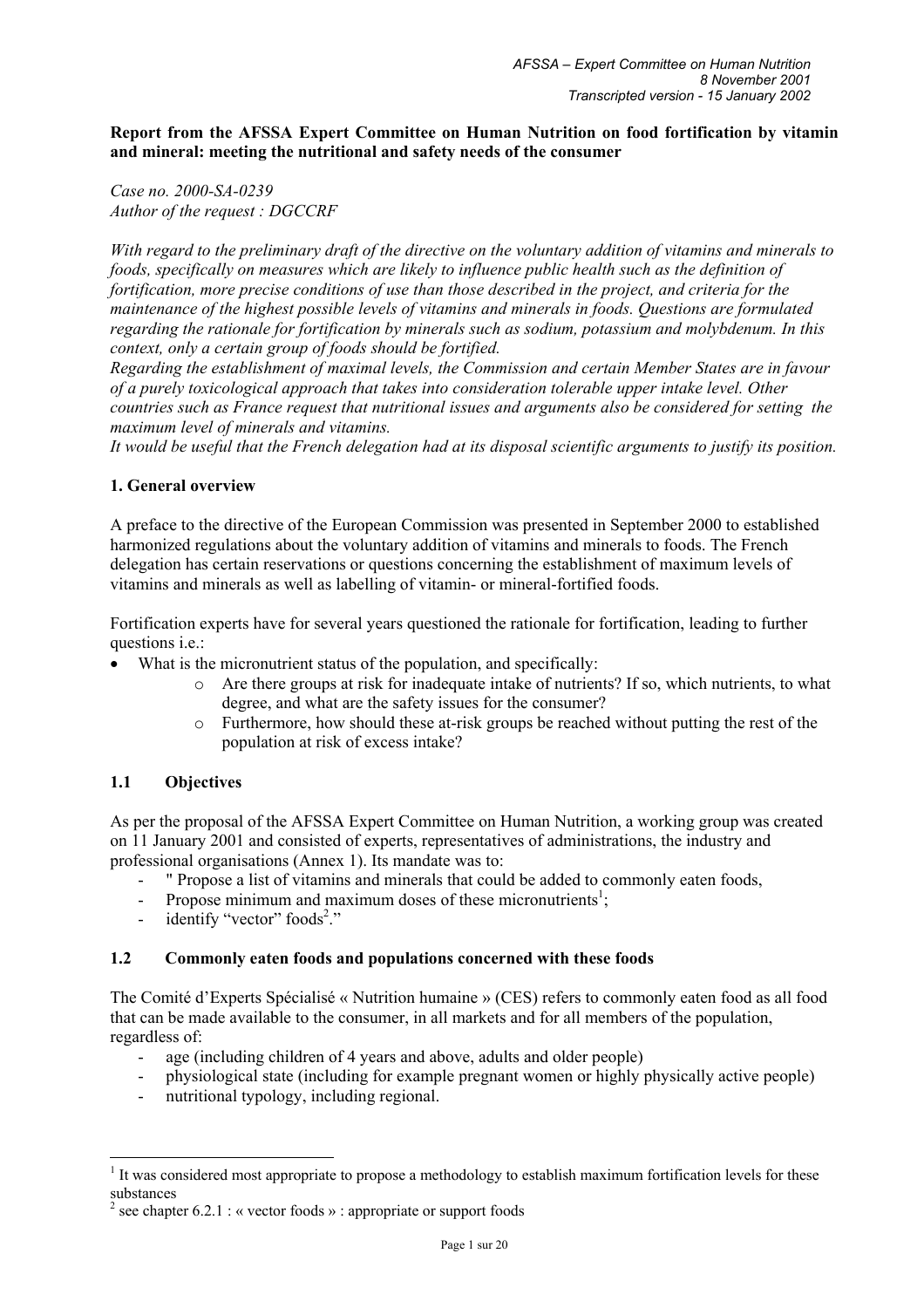## **1.3 Basic principles**

## **All statements on the fortification level must respond to the both public health and safety needs: fortification must therefore integrate the nutritional aspect as well as the consumer safety concern.**

These two principles and the ensuing methodology, all fundamentally important, are further examined below.

**The nutritional aspect** is fundamental as it justifies food fortification. The first stage to determine which micronutrients can be fortificants is to carry out a situational analysis of the nutritional status of EU countries to establish for which nutrients is the population at risk of biological store depletion<sup>3</sup> or clinical deficiency<sup>4</sup> as defined in France by the Haut Comité de la Santé Publique (High Public Health Committee) (1).

The nutritional aspect of fortification also implies the development of a strategy to identify which foods should be fortified.

Finally, considering potential synergies and interaction of nutrients so as to end up with a properly balanced food.

These nutritional issues must be related to **consumer safety-indispensable aspect** of all public health policy- in terms of maximum content (toxicological concerns), quality of micronutrients (criteria for purity) and bioavailability.

This document presents a situation analysis on micronutrient intakes in France and puts forth tolerable upper intake limits. A proposed methodology aims to identify the proper micronutrients with which to fortify foods, and the content level of these micronutrients in foods. This methodology is herein applied to the situation in France.

## **1.4 Nutrition and public health in France : situation analysis**

Many discussions and statements of opinion have taken place in the Conseil Supérieur d'Hygiène Publique de France (CSHPF) and the Commission interministérielle d'étude des produits destinés à une alimentation particulière (CEDAP), in terms of public health nutrition. These discussions are currently continuing at AFSSA. The following documents have served as background documents for this report:

\* The Report (1998) on the assessment of the vitamin and mineral status of the French based on recent studies (2,3) allowed for certain nutrients to be classified for high, possible or no risk of biological store depletion in populations and others in terms of being consumed in excessive amounts relative to recommended intakes (Annex 3).

\* The 2001 edition of " Apports nutritionnels conseillés pour la population française " (RNI) (4) (Recommended nutrient intake for the French population (RNI)) was the result of expert consensus and is a fundamental background document for the present exercise. It underlines the potential risks of fortification of foods and of increased consumption of supplements. Between the RNI and the tolerable upper intake levels is a controversial, uncertain zone. RNI must respond to 97,5% of population needs, as per latest knowledge.

\* The High Public Health Committee (1), assesses the mineral and vitamin status of the French (both biological levels and intake) and puts forth recommendations for food complements, supplements and fortification. This has led to the establishment of the "Programme National Nutrition Santé", a national nutritional action plan for the next 5 years. It underlines that in so-called developed countries, the

 $\overline{a}$ 

<sup>&</sup>lt;sup>3</sup> Biological store depletion : biological deficiency as manifested by depleted stores or functional effects due to a lack of the nutrient in question; although not clinically manifested, nutrient store depletion could affect disease states or otherwise alter the state of health of an individual.

<sup>&</sup>lt;sup>4</sup> Clinical deficiency : Clinical manifestation of nutrient insufficiency .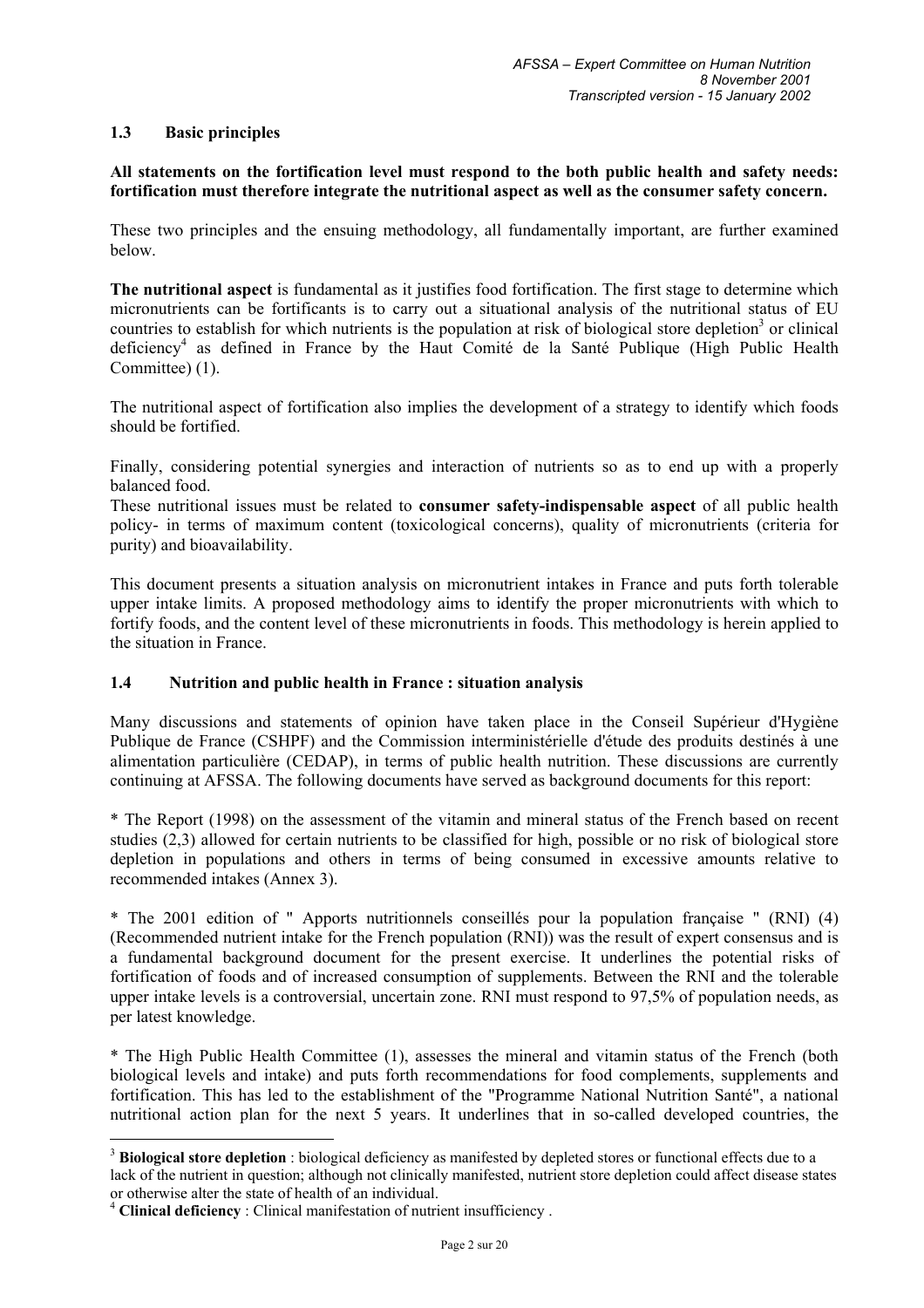maladjustment of dietary intakes can generally not be considered the direct cause of common diseases, but diet (and the resulting nutritional status) is nonetheless an important determinant of disease.

Several simulations of micronutrient fortification of commonly eaten foods were carried out by the Observatoire des Consommations Alimentaires (OCA) in France (5) to determine, based on an actual and representative diet, beneficial and risk-free fortification for high consumers. However no quantifications for food fortification are put forth.

## **2. General procedure to define food fortification methods**

The general procedure proposed here (Figure 1) is further developed in subsequent chapters. For each micronutrient, this procedure comprises :

1) An assessment of the nutritional value of fortification of a food by the nutrient in question, as well as safety considerations (stages 1a and 1b);

2) A proposed list of micronutrients that could be used as fortificants, as per their nutritional importance and safety considerations (stage 2);

3) The establishment of maximum fortification levels and an assessment of fortification equilibrium in foods via simulation studies (stage 3); and

4) Finally, the adoption of optimum levels and an evaluation of the relevance of fortification.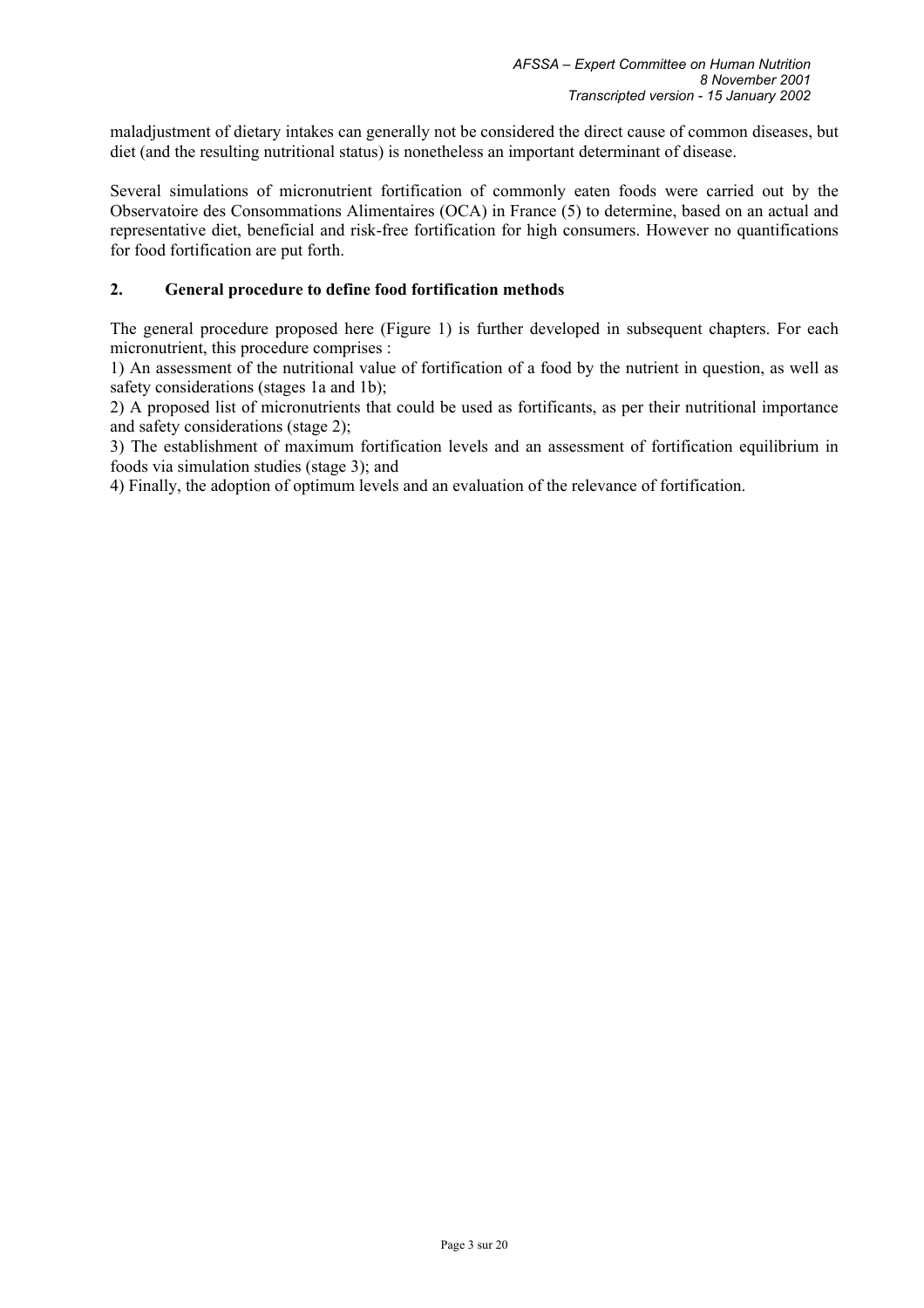# **Figure 1. General procedure to define methods of fortification of commonly eaten foods**



 $\overline{a}$ 

<sup>5</sup> **Optimum level**: The amount of a given micronutrient which can be added to a food without being a safety risk to the highest consumers (95<sup>th</sup> percentile) and which provides a potential nutritional value as it allows the lowest consumers  $(10<sup>th</sup>$  percentile) to reach or approximate the RNI.

<sup>6</sup> **Maximum level**: The amount of a given micronutrient which can be added to a food without being a safety risk to the highest consumers (95th percentile).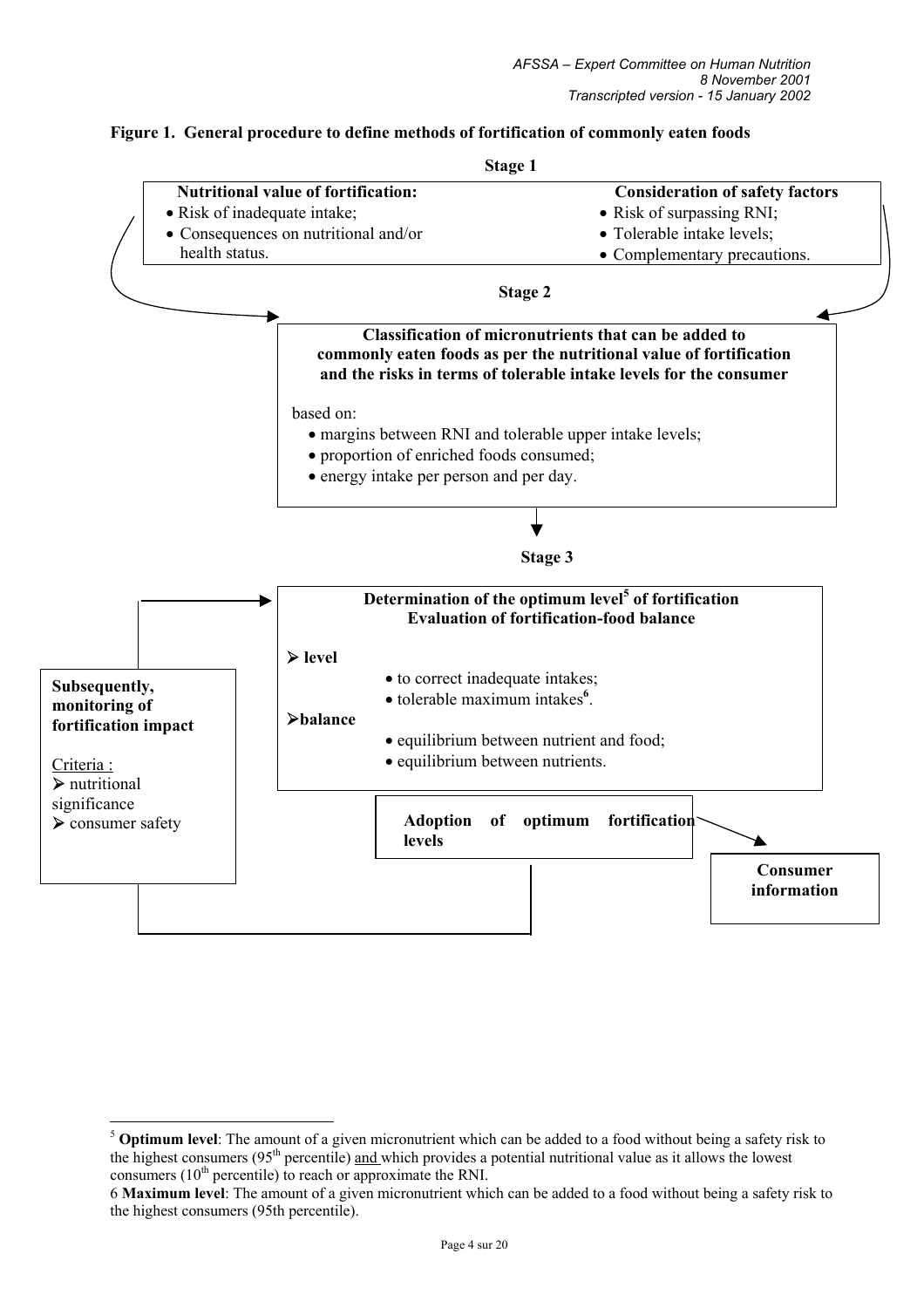#### **3. Stage 1- a Nutritional value of fortification with micronutrient: vitamins and mineral classification as per appropriate intakes in France**

This first stage aims to outline the nutritional status of French population in terms of their micronutrient intakes. The analysis uses data from nutritional surveys carried out in France; these data were re-evaluated based on 2001 RNI (Annex 3). These RNI incorporate recent international data. Moreover, as it is impossible to determine with precision the proportion of individuals with inadequate micronutrient intakes, these issues are addressed in terms of **probability or risk**.

## **Risk of inadequate intake in the French population**

Micronutrient deficiency is uncommon in France. However, risks of micronutrient store depletion exist in certain population groups, and dietary and nutritional surveys have established that certain population groups have insufficient intake relative to the RNI. The Working Group has therefore chosen to classify micronutrients in three categories (Table IA) .

- **Category 1 :** Micronutrients which are known to be inadequately consumed, **with clinical (deficiency) or biological (store depletion) symptoms** in certain age groups, physiological states (e.g. pregnancy) and dietary typologies (including regional); the term **Micronutrients with risk of deficiency or store depletion** characterises this category of micronutrient.
- **Category 2 :** Micronutrients which might be inadequately consumed relative to the RNI, but which are **not clearly at risk of deficiency or store depletion**. For example the average intake of a population group can be inadequate relative to the RNI as described in Annex 3, but there is no biological deficiency marker, the latter is of questionable validity, the composition tables are unreliable, or epidemiological data are insufficient;
- **Category 3 :** Micronutrients for which **inadequate intake has not been demonstrated**.

## **Risk of excess intake as defined in Annex 3**

On the other hand, certain micronutrients may be excessively consumed (high intakes as defined in Annex 3). This risk of excess intake can be manifested by clinical or biological anomalies in certain populations, age groups, or physiological states (Table I B). This category is thus important to consider when defining tolerable upper intake levels.

## **Table IA. Classification of micronutrients by degree of risk of inadequate intake in France (Annex 3)**

| <b>Category</b> | Criteria                                                                                                                                                                     | <b>Micronutrients</b>                                                                                         |
|-----------------|------------------------------------------------------------------------------------------------------------------------------------------------------------------------------|---------------------------------------------------------------------------------------------------------------|
|                 | Risk of clinical deficiency or biological<br>store depletion for certain age groups, certain<br>physiological states, certain dietary<br>typologies, and /or certain regions | vitamin D,<br>pyridoxine $(B6)$ (older people $> 70$ years)<br>folic acid $(B9)^*$ ,<br>iodine, calcium, iron |
|                 | Possible inadequate intake but uncertainty on                                                                                                                                | thiamine $(B1)$                                                                                               |
|                 | risk of clinical deficiency or biological store                                                                                                                              | pyridoxine (B6) (except older people),                                                                        |
|                 | depletion                                                                                                                                                                    | vitamin C, vitamin E, vitamin K                                                                               |
|                 | absence or questionable validity of                                                                                                                                          | magnesium, copper, zinc, selenium,                                                                            |
|                 | biological markers                                                                                                                                                           | chromium, fluoride                                                                                            |
|                 | unreliable composition tables<br>$\blacksquare$                                                                                                                              |                                                                                                               |
|                 | lack of epidemiological studies                                                                                                                                              |                                                                                                               |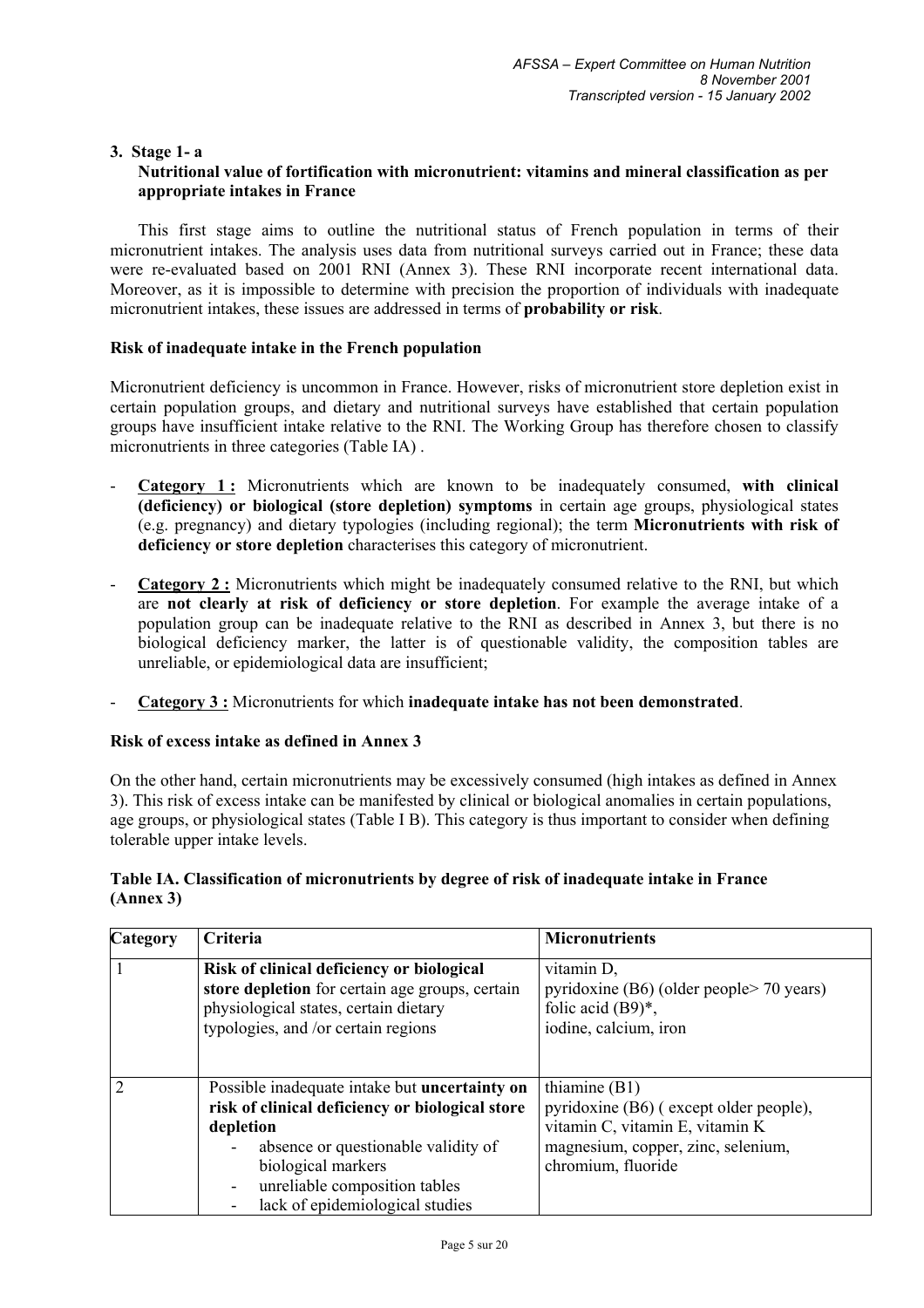| <b>Category</b> | Criteria                         | <b>Micronutrients</b>                                                                                                                                                             |
|-----------------|----------------------------------|-----------------------------------------------------------------------------------------------------------------------------------------------------------------------------------|
|                 |                                  |                                                                                                                                                                                   |
|                 | No evidence of inadequate intake | Total vitamin A,<br>riboflavin (B2), niacin (B3),<br>pantothenic acid (B5),<br>biotin (B8), cobalamine (B12)<br>sodium, chlorine, potassium, phosphorus,<br>molybdenum, manganese |

\* see ref 5 which shows that levels accessible by a normal diet appear to reduce the risk of cardiovascular diseases.

## **Table I B : Micronutrients for which there is a risk of excess intake in France (Annexe 3)**

| total vitamin A, cobalamine* (B12)                                                              |  |
|-------------------------------------------------------------------------------------------------|--|
| calcium, zinc, iodine, phosphorus <sup>**</sup> , sodium <sup>**</sup> , fluoride <sup>**</sup> |  |
| * without potential deleterious excess                                                          |  |

\*\* see annex 4

Tables 1 A and 1 B illustrate the complex situation whereby for a single micronutrient, certain segments of the population have inadequate intakes whereas others may be at risk of excessive intake of that micronutrient, as per the RNI (vitamin B12, calcium, fluoride, iodine, zinc). Therefore in order to develop a sustainable and safe fortification strategy, these populations must be better defined and intake patterns better understood.

## **4. Stage 1-b Safety considerations**

The Scientific Committee on Food of the European Union is working on *"Tolerable upper intake levels"* for micronutrients in Europe (Table II). The upper levels of the SCF were used when available. When not, the CES proposed upper intake levels for several micronutrients in France (Table II), based on result from a CSHPF report in 1995 (6), where levels were reassessed based on recent data (Annexes 4 et 5). All tolerable upper intake levels for France incorporate dietary intake.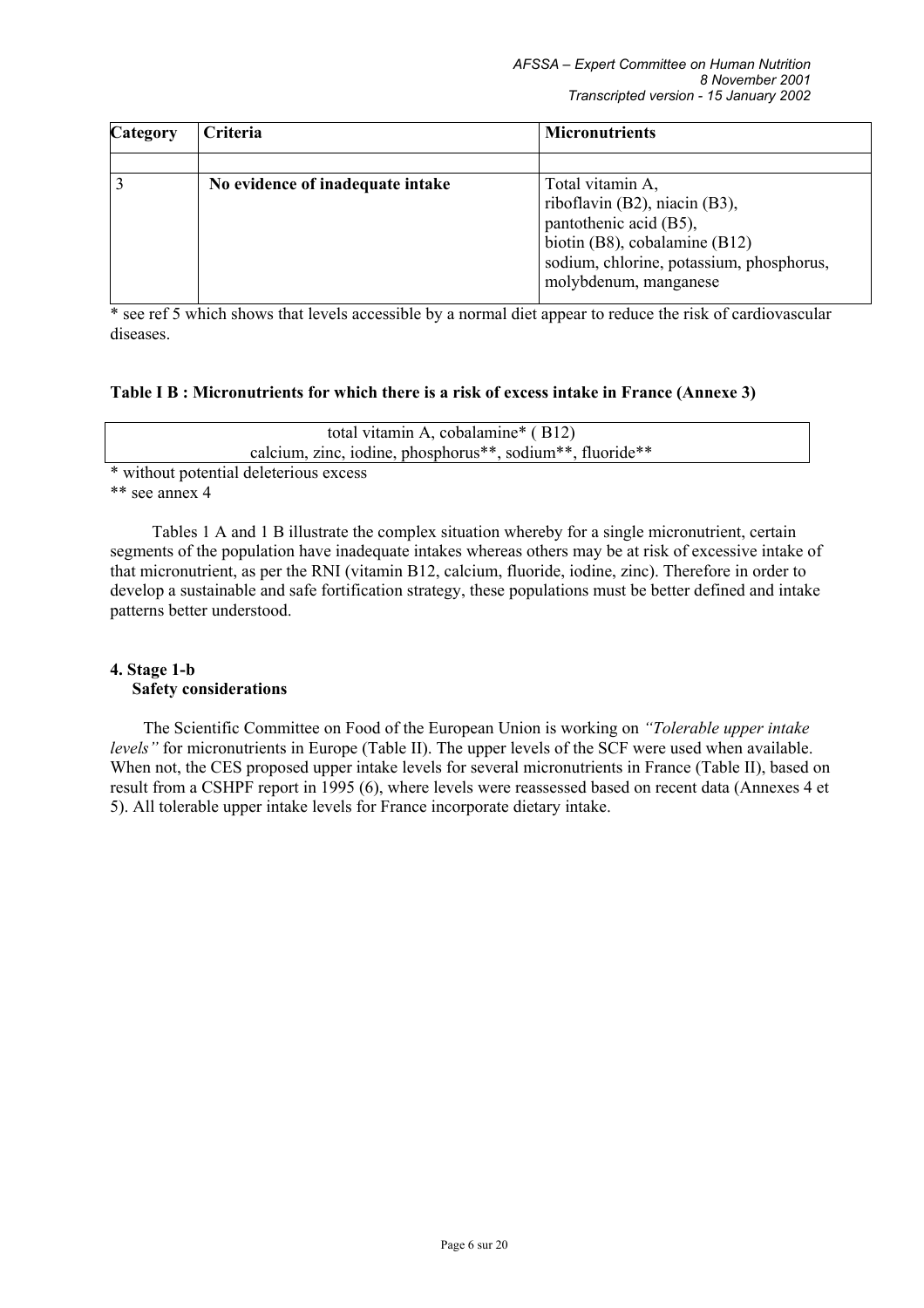| <b>Tolerable upper intake</b> | France                                                                                                                                   | <b>European Union (SCF)</b>                                                                                            |                                                                           |  |
|-------------------------------|------------------------------------------------------------------------------------------------------------------------------------------|------------------------------------------------------------------------------------------------------------------------|---------------------------------------------------------------------------|--|
| levels<br>Micronutrients      | As a chronic daily<br>intake                                                                                                             | RNI (adult average)<br><b>Multiplication</b><br>Coefficient                                                            | ("Tolerable upper intake<br>$level", 2000***$                             |  |
| vitamin A (retinol)           | $1400 \mu g/d^*$                                                                                                                         | $\overline{2}$                                                                                                         | Expected                                                                  |  |
| beta-carotene                 | $8100 \text{ µg/d}^{**}$                                                                                                                 | 3,8                                                                                                                    | *****                                                                     |  |
| vitamin D                     | $25 \mu g/d***$                                                                                                                          | $\overline{5}$                                                                                                         | Expected                                                                  |  |
| vitamin E                     | 52 mg/d*/ $\degree$                                                                                                                      | 4,3                                                                                                                    | Expected                                                                  |  |
| vitamin K                     |                                                                                                                                          |                                                                                                                        |                                                                           |  |
| thiamine (B1)                 | 15 mg/ $\overline{d^{**}}$                                                                                                               | 12,5                                                                                                                   | *****                                                                     |  |
| riboflavin (B2)               | $17 \text{ mg/d}$ **                                                                                                                     | 11,3                                                                                                                   | *****                                                                     |  |
| niacin (B3)                   | 45 mg/d*                                                                                                                                 | 3,6                                                                                                                    |                                                                           |  |
| pantothenic acid (B5)         |                                                                                                                                          |                                                                                                                        | Expected                                                                  |  |
| pyridoxine (B6)               | 7 mg/d***                                                                                                                                | 4,1                                                                                                                    | Adults : $25 \text{ mg/d}^1$<br>Children 4-6 yrs 7 mg/d <sup>-1</sup>     |  |
| biotin (B8)                   |                                                                                                                                          |                                                                                                                        | *****                                                                     |  |
| folic acid (B9)               | 900 $\mu$ g/d*/**<br>2,8                                                                                                                 |                                                                                                                        | Adults: $1000 \mu g/d^2$<br>Children 4-6 yrs : 300 $\mu$ g/d <sup>2</sup> |  |
|                               |                                                                                                                                          | Retained value of tolerable upper intake level $\Diamond$ :<br>$300 + 1$ average adult RNI<br>$=$ 300 + 315 = 615 µg/d |                                                                           |  |
| cobalamine (B12)              |                                                                                                                                          |                                                                                                                        | *****                                                                     |  |
| vitamin C                     | $1100$ mg/d*                                                                                                                             | 10                                                                                                                     | Expected                                                                  |  |
| Calcium                       | $2 \frac{g}{d^{**}}$                                                                                                                     | $\overline{2,2}$                                                                                                       | Expected                                                                  |  |
| iron                          | 28 mg/d**/***                                                                                                                            | 2,25                                                                                                                   | Expected                                                                  |  |
| iodine                        | $500 \mu g/d***$                                                                                                                         | 3,3                                                                                                                    | Expected                                                                  |  |
| magnesium                     | 700 mg/d***<br>1,8<br>Retained value of tolerable upper intake level $\Diamond$ :<br>250+1 average adult RNI<br>$= 250 + 390 = 640$ mg/d |                                                                                                                        | As of 4 yrs : 250 mg/d <sup>2</sup>                                       |  |
| zinc                          | 15 mg/ $\frac{d^{***}}{dx^{***}}$                                                                                                        | 1,4                                                                                                                    | Expected                                                                  |  |
| copper                        |                                                                                                                                          |                                                                                                                        | Expected                                                                  |  |
| selenium                      | $150 \,\mu g/d***$                                                                                                                       | 2,3                                                                                                                    | 300 µg/d1                                                                 |  |
| molybdenum                    |                                                                                                                                          |                                                                                                                        | Adults : $600 \mu g/d^{1?}$<br>Children 4-6 yrs: $200 \mu g/d^{12}$       |  |
| manganese                     |                                                                                                                                          |                                                                                                                        | *****                                                                     |  |
| fluoride                      | $2,6$ mg/d $(0,04$ mg/kg)*                                                                                                               | $\mathbf{1}$                                                                                                           | Expected                                                                  |  |

**Table II. Comparison of tolerable upper intake level for dietary intake of micronutrients in France and in the EU («** *tolerable upper intake level »***, SCF)** 

Sodium, potassium, chlorine and phosphorus are excluded from this list as they are minerals for which the nutritional benefits of using them as fortificants are not evident.

\* according to tolerable upper intake levels, excluding dietary intake, of CSHPF 1995/96 (6), to which the average vitamin RNI (average of male and female RNI) was added

◊ Tolerable upper intake level considered for optimal levels for fortification (chapter 6). The SCF *"tolerable upper intake level*" for children of 4 years and above is maintained since commonly eaten foods include this age group (see Annex 2) definition).

° Ref (7) recently confirmed the risks of the chronic ingestion of a dose equivalent to the French tolerable upper intake level. \*\* according to (8) and (9)

\*\*\* Ref (4) and Annexes 4 and 5, and/or to take into consideration excessive intake risks in young children.

\*\*\*\*SCF *"tolerable upper intake level"* : "*the maximum level of total chronic daily intake of a nutrient (from all sources) judged to be unlikely to pose a risk of adverse health effects to humans*".

\*\*\*\*\* insufficient data

1 : Dietary intake is considered when the SCF *" tolerable upper intake level"* was determined.

2 : Dietary intake is not considered when the SCF *" tolerable upper intake level"* was determined.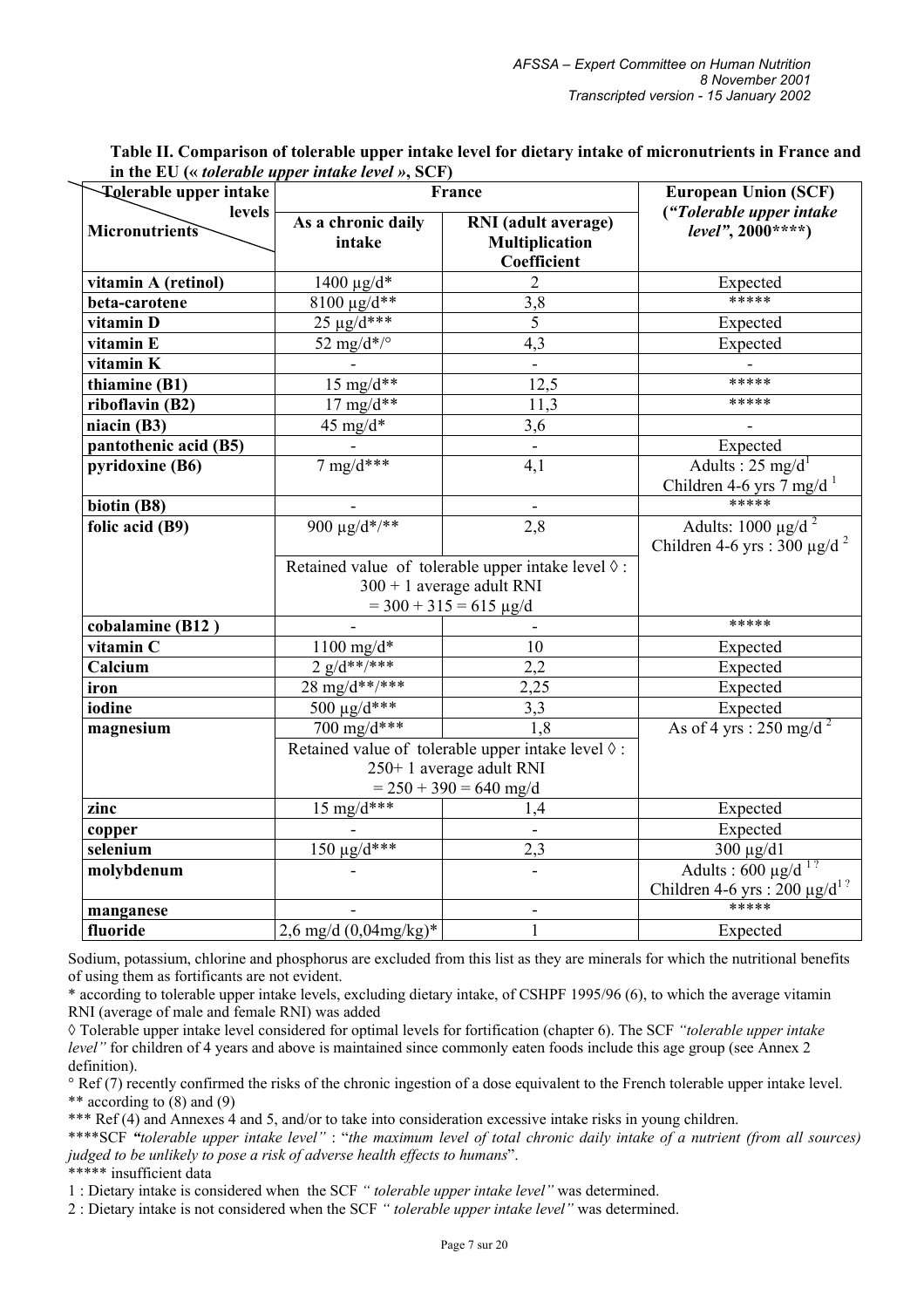Table II illustrates the discrepancies between the tolerable upper intake levels and RNI and therefore underlines the need to address each nutrient separately. Although certain tolerable intake levels differ from RNI by a factor of 10 or more (i.e. vitamins B1, B2 and C), others approximate them (less than 3 times difference) which suggest a potential risk of excess intake when these vitamins or minerals are used for fortification (i.e. vitamin A, folic acid, calcium, iron, magnesium, iodine, zinc, selenium, fluoride). This first analysis does not take into consideration high consumers; thus, the next steps in our methodology.

The following must be taken into consideration:

- consumers of food supplements. The directive project expects that the intakes by food supplements will be taken into consideration when fortification levels are set. This category of consumers is all the more important to consider since in France they appear to have satisfactory dietary habits (Annex 6). They therefore have lesser needs than others in terms of fortified foods. Their consumption of fortified foods could only increase the intake imbalance in the population;
- non adults populations and physiological states (pregnancy) which can modify needs and sensitivity to excessive intake (4) ;
- the existence of genetic or pathological anomalies, particularly digestive, often hidden in the population (hemochromatosis and untreated chronic intestinal conditions, for example), which also affect fortification levels (10) ;
- nutrient interactions, such as iron and vitamin C, B12 and folic acid, or competition between minerals (Annexes 4 and 5).

## **5. Stage 2**

## **Classification of micronutrients likely to be added to commonly eaten foods in terms of nutritional value of fortification and safety risks for the consumer**

To decide which micronutrients are most likely to be added to commonly eaten foods in terms of fortification and the determination of maximum levels, a method based on joint OCA and ILSI-Europe methodologies is proposed (9, 11).

## **5.1 OCA study: Modelling of vitamin and mineral food fortification in France : method and analysis**

This study (9) aimed to determined, based on an actual and representative dietary intake, a level of fortification which would benefit the population with intakes below the RNI for a given nutrient, all the while limiting the potential long-term risks of high consumers. The details of this study are presented in Annex 7.

The simulation resulted in a categorization of micronutrients as follows:

- 1) micronutrients which, when consumed, *even at maximum levels* (100% RDA/100 kcal and 50 or 100% proportion of enriched foods consumed) *remain well within the tolerable intake levels:*  vitamins B2, C, probably vitamin B1;
- 2) micronutrients for which average intakes are far from tolerable intake levels but *for which proposed fortification levels are close or exceed tolerable intake levels. This warrants further debate and more in-depth research on these nutrients*: beta-carotene, vitamins D, E, B6, B9, and calcium, iron and magnesium ;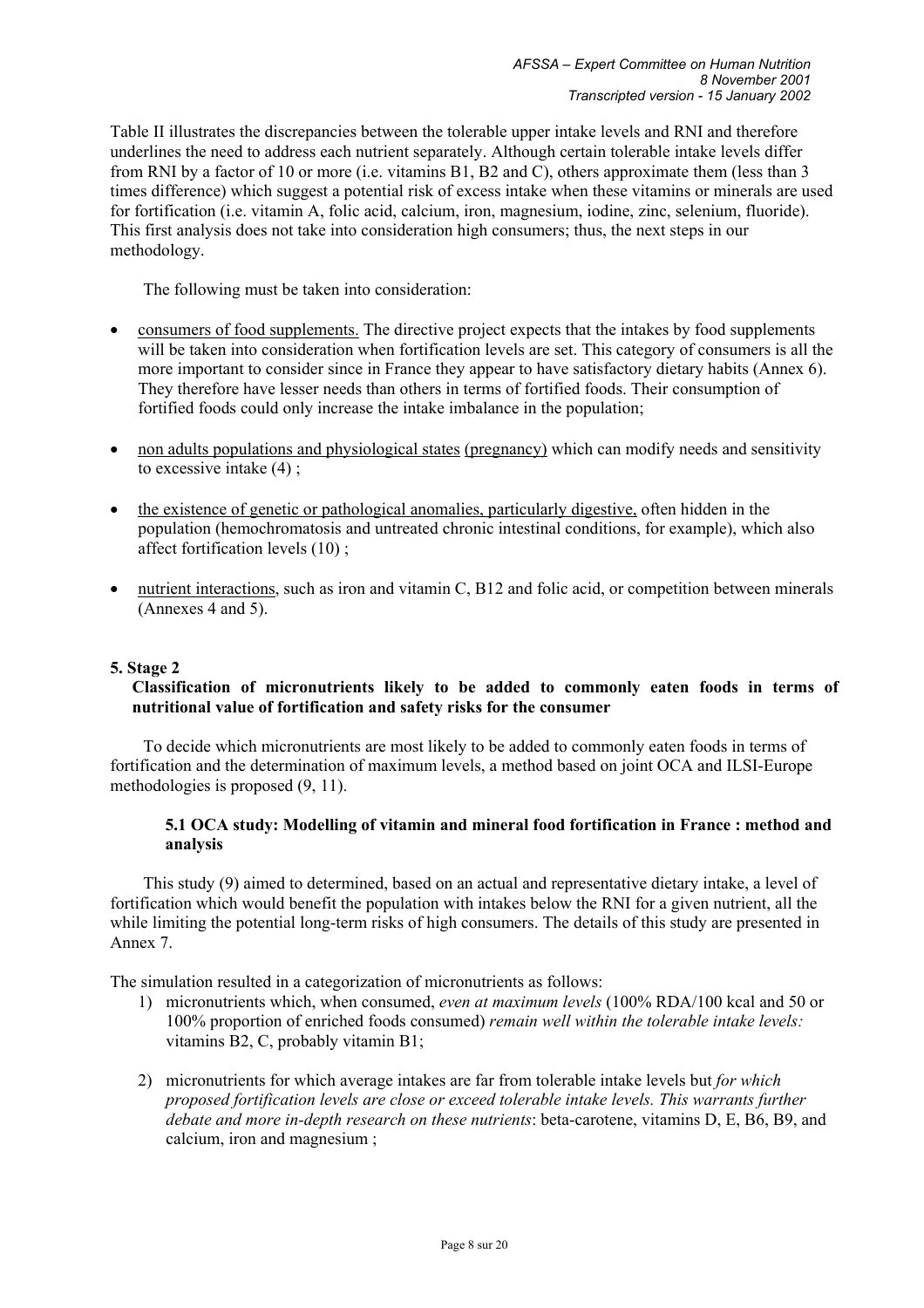3) micronutrients for which *average dietary intakes are too close to tolerable intake levels* to consider general fortification without risking excessive consumption: vitamin A, as retinol. This does not exclude a study of fortification on a particular population group.

# **5.2. ILSI- Europe Study**

 $\overline{a}$ 

The methodology proposed by ILSI Europe in 2001 to determine the tolerable upper content level of added micronutrients in foods (11) was included in the discussion on food fortification methodologies. Further details can be found in Annex 8.

The preliminary ILSI-Europe document makes the following fundamental points:

- 1) "The draft EC proposal is for a harmonised regulatory framework on the voluntary addition of vitamins and minerals to foods. In many European countries, specific foods are required by regulation to be restored to "natural" levels, because they replace similar foods of major importance in the diet (e.g. margarine replacing butter), or to restore processing losses. These are distinguished here from foods to which nutrients are added voluntarily and fortification is taken to mean voluntary addition in the context of this reference base model." [These restored foods are not dealt with in the present document] ;
- 2) The European Commission has recently published the preliminary draft of a directive which aims to establish a regulatory framework on the voluntary addition of vitamins and minerals to foods. This project is based on the need to ensure consumer safety and to build a solid scientific base for all future regulations which define food fortification;
- 3) Consumers of food complements must benefit from protective measures by established upper limits for nutrients as well as proper labelling.

Several of the underlying principles of the ILSI-Europe approach are considered in the elaboration of the present methodology:

- Population energy intakes are divided by 100 kcal sections, to which a nutrient is added for fortification. There is concern in France about this approach in that it takes energy as a point of reference as opposed to weight or portion size. However certain micronutrients such as calcium and vitamin D may need particular treatment (by 100 g or 100 ml) as they are added to foods with variable energy contents (whole-and skimmed milk products, water, etc);
- The document looks at the highest percentiles  $(95<sup>th</sup>$  percentile) of energy intakes  $(3600 \text{ kcal/j})$  to establish the number of sections (thus n=36) which becomes the protective measure for the consumer;
- The document does not address the issue of the proportion of enriched foods consumed<sup>7</sup>;
- Finally, the ILSI Europe approach allowed for a certain flexibility in its application as it can be adapted to national dietary needs.

ILSI-Europe's classification of likely vitamins and minerals fortificants has maintained upper intake levels recently adopted by the Comité scientifique de l'Alimentation Humaine (SCF) (Table II), and pending the finalisation of the latter, has included available evaluations from different countries (12).

According to ILSI Europe, the analysis demonstrates that the present reference base model shows that, even with fortification of 25% of all potentially fortifiable foods for each individual nutrient,

<sup>&</sup>lt;sup>7</sup> Proportion of enriched foods consumed: For a given individual, the amount of fortified foods consumed, as a proportion of all potentially fortifiable foods consumed by that person.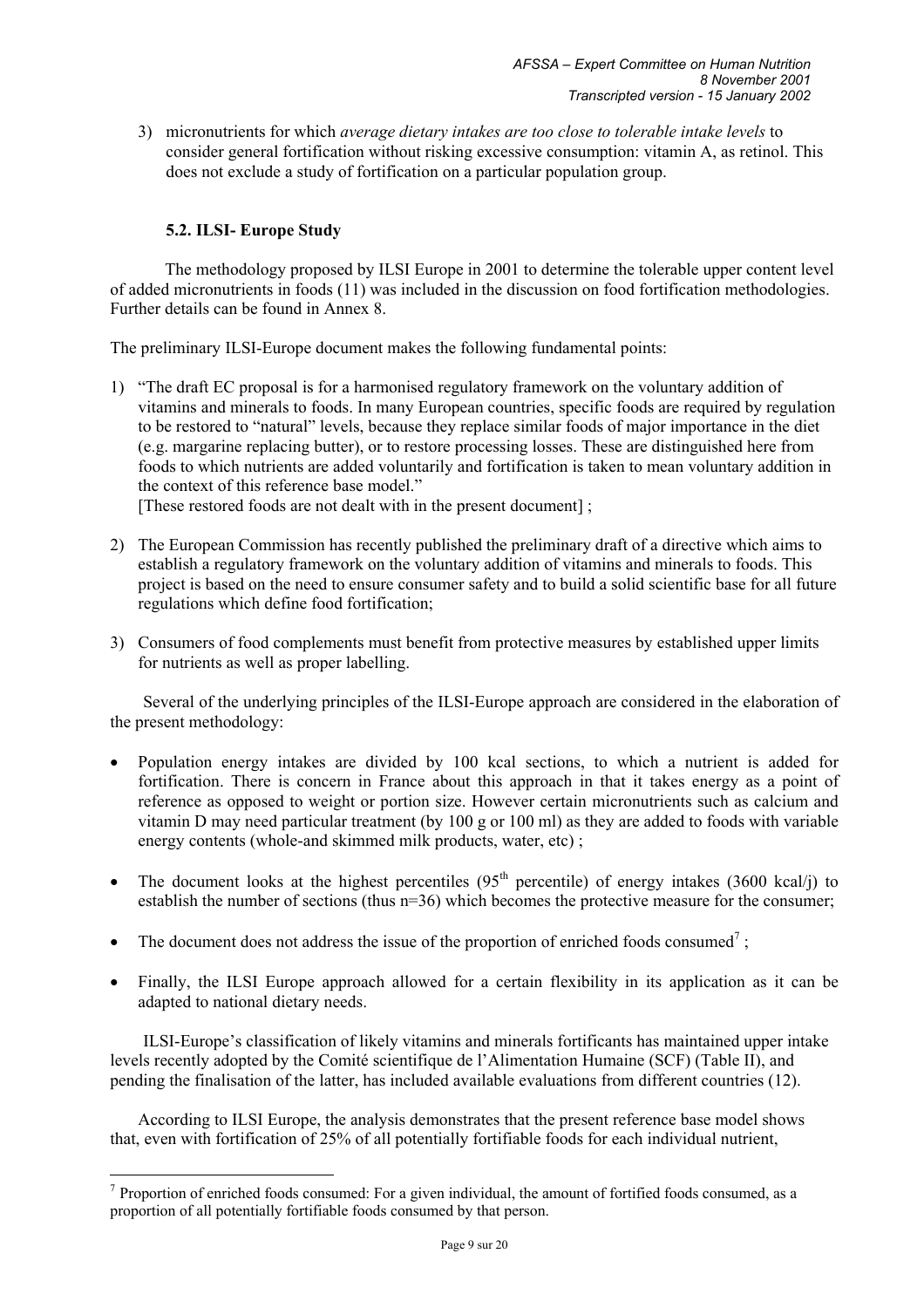nutritionally significant amounts (10% RDA per 100 kcal portion) of all micronutrients examined, except retinol, could be added safely to foods. This include zinc, calcium, phosphorus, and magnesium for which the margin between the intakes of high consumers and the upper limit is comparatively low."

ILSI Europe comes to the conclusion that nutrients can be categorised in four bands :

- 1) Nutrients which could be added safely to foods at levels greater than 1 EC RDA per 100 kcal portion, regardless of assumptions of likely proportions foods fortified in the diet. These include vitamins B12, C, E, riboflavin, pantothenic acid, niacin (as nicotinamide), and thiamine.
- 2) Nutrient that could be added safely to foods at levels above 50% of the EC RDA per 100 kcal portion, making the assumption that fortification of a quarter of all potentially fortifiable foods in the diet is unlikely to be exceeded for any individual nutrient. These include vitamin B6, D, acid folic, biotin, iodine, copper, iron and selenium.
- 3) Nutrients that could be added safely to foods at levels between 10 and 18% of the EC RDA per 100 kcal portion, assuming that fortification of a quarter of all potentially fortifiable foods is unlikely to be exceeded for each individual nutrient. These include zinc, calcium, phosphorus and magnesium.
- 4) Retinol, for which intake at the current  $95<sup>th</sup>$  centile from food sources approaches the UL for some population groups in EU."

### **5.3. Comparison of results from the OCA and ILSI Europe studies in terms of consumer safety**

OCA (9) and ILSI-Europe (11) data were compared in terms of safety to the consumer to classify micronutrients by two methods (Table III). Generally speaking, this comparison illustrates three levels of risks associated to fortification by micronutrient:

- 1) Micronutrients for which fortification presents **no risk** (category 1 in both OCA and ILSI-Europe studies).
- 2) Micronutrients for which fortification presents **a moderate risk** (category 2, OCA and categories 2 and 3, ILSI Europe).
- 3) Micronutrients for which fortification presents **a major risk** (category 3, OCA and category 4, ILSI Europe).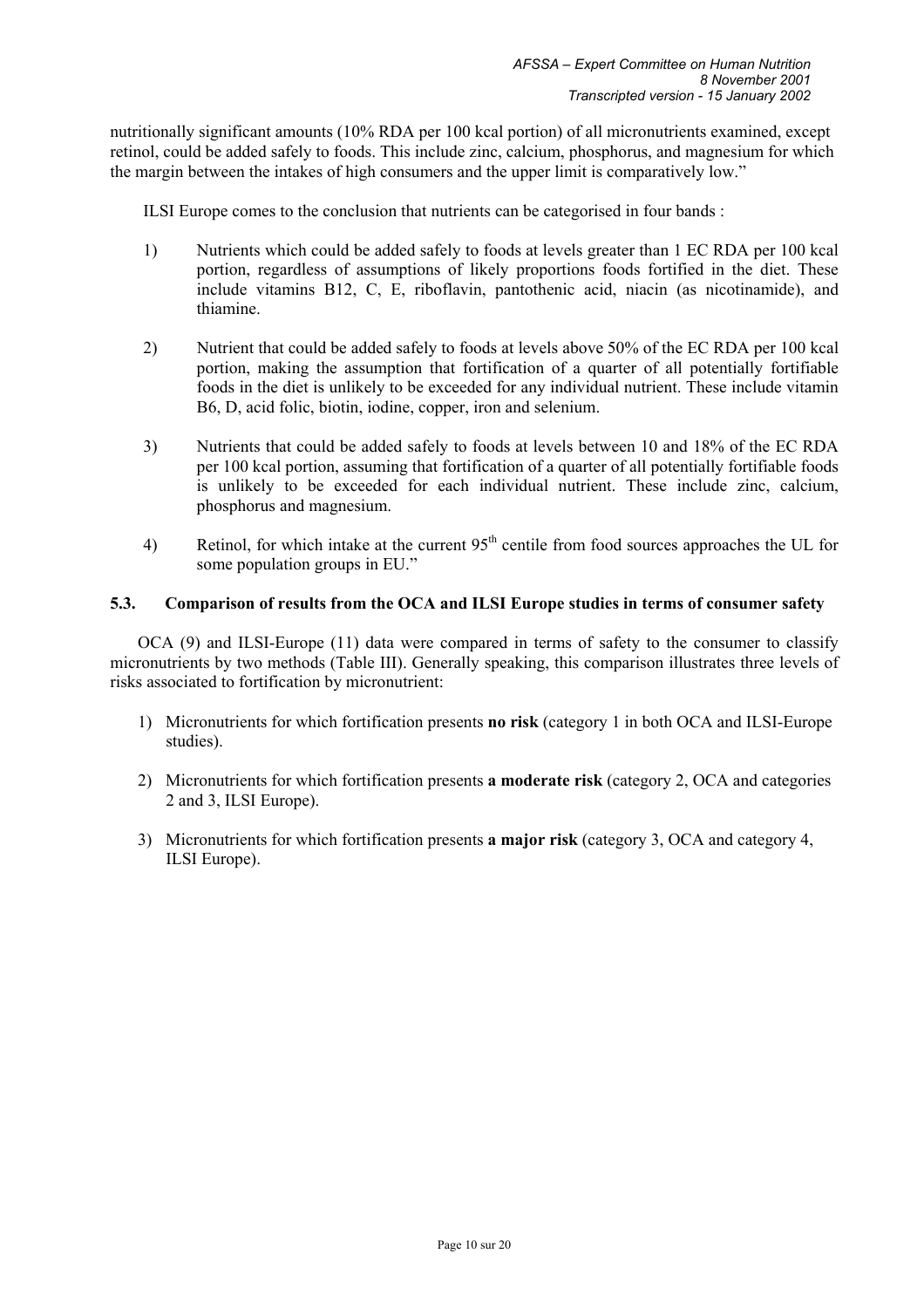|                      | Risk in terms of                                                                            |                        |                                                                         |                         |                                                                                                                     |                                          |                                                                   |
|----------------------|---------------------------------------------------------------------------------------------|------------------------|-------------------------------------------------------------------------|-------------------------|---------------------------------------------------------------------------------------------------------------------|------------------------------------------|-------------------------------------------------------------------|
|                      | consumer safety No risk                                                                     |                        |                                                                         | Moderate risk           |                                                                                                                     | <b>High risk</b>                         |                                                                   |
| <b>Micronutrient</b> |                                                                                             | <b>OCA</b>             | <b>ILSI</b>                                                             | <b>OCA</b>              | <b>ILSI</b>                                                                                                         | <b>OCA</b>                               | <b>ILSI</b>                                                       |
|                      |                                                                                             |                        | Europe*                                                                 |                         | Europe**                                                                                                            |                                          | Europe                                                            |
| vitamins             | A (retinol)<br>beta-carotene<br>D<br>$\bf{E}$                                               |                        | $+$                                                                     | $+^{\circ}$             | $\qquad \qquad +$<br>$\ddot{+}$                                                                                     | $+$<br>$^{+}$                            | $+$<br>$^{+}$                                                     |
|                      | thiamine (B1)<br>riboflavin (B2)<br>niacin (B3)<br>nicotinamide<br>pantothenic acid<br>(B5) | $(+)$<br>$+$<br>$^{+}$ | $\ddot{}$<br>$\ddot{}$<br>$\begin{array}{c} + \end{array}$<br>$\ddot{}$ |                         |                                                                                                                     | $(+)$<br>$\ddot{+}$<br>$\qquad \qquad +$ | $\ddot{}$<br>$\ddot{}$<br>$\ddot{}$<br>$\ddot{}$<br>$^{+}$<br>$+$ |
|                      | cobalamine (B12)<br>$\mathbf C$                                                             | $+$                    | $^{+}$<br>$+$                                                           |                         |                                                                                                                     |                                          |                                                                   |
|                      | pyridoxine (B6)<br>biotin (B8)<br>folic acid (B9)                                           |                        |                                                                         | $+$                     | $\ddot{}$<br>$\boldsymbol{+}$                                                                                       |                                          |                                                                   |
| minerals             | calcium<br>iron<br>iodine<br>magnesium<br>zinc<br>copper<br>selenium                        |                        |                                                                         | $\ddot{}$<br>$+$<br>$+$ | $\ddot{}$<br>$\ddot{}$<br>$\begin{array}{c} + \end{array}$<br>$\qquad \qquad +$<br>$\ddot{}$<br>$^{+}$<br>$\ddot{}$ |                                          |                                                                   |
|                      | phosphorus                                                                                  |                        |                                                                         |                         | $+$                                                                                                                 |                                          |                                                                   |

 **Table III. Comparison of results from the OCA and ILSI Europe studies in terms of consumer safety** 

According to ILSI Europe, micronutrients in this column can enrich foods:

\*more than 100% RDA /100 kcal.

\*\* 10 - 100% RDA /100 kcal

() : according to ref (9)

° ref (7) has recently confirmed the risks of chronic intake of a dose equivalent to the French tolerable intake level.

It appears that the global classification, without quantitative measures, lies within ILSI Europe and OCA findings. Vitamin E is the only one for which there is a different classification: without risk (ILSI) and moderate risk (OCA).

## **5.4. Proposal for the selection of vitamins and minerals likely to fortify commonly eaten foods**

Conclusions from studies on the risk of inadequate intake (Table I) and on the risk of surpassing tolerable upper intake limits (Tables II and III) have been crosschecked. A classification of vitamins and minerals likely to fortify commonly eaten foods has been drawn up according to two sets of criteria:

Nutritional value (risk of deficiency or store depletion in the French population, or eventually risk of inadequate intake for low consumers and/or certain age groups or physiological states)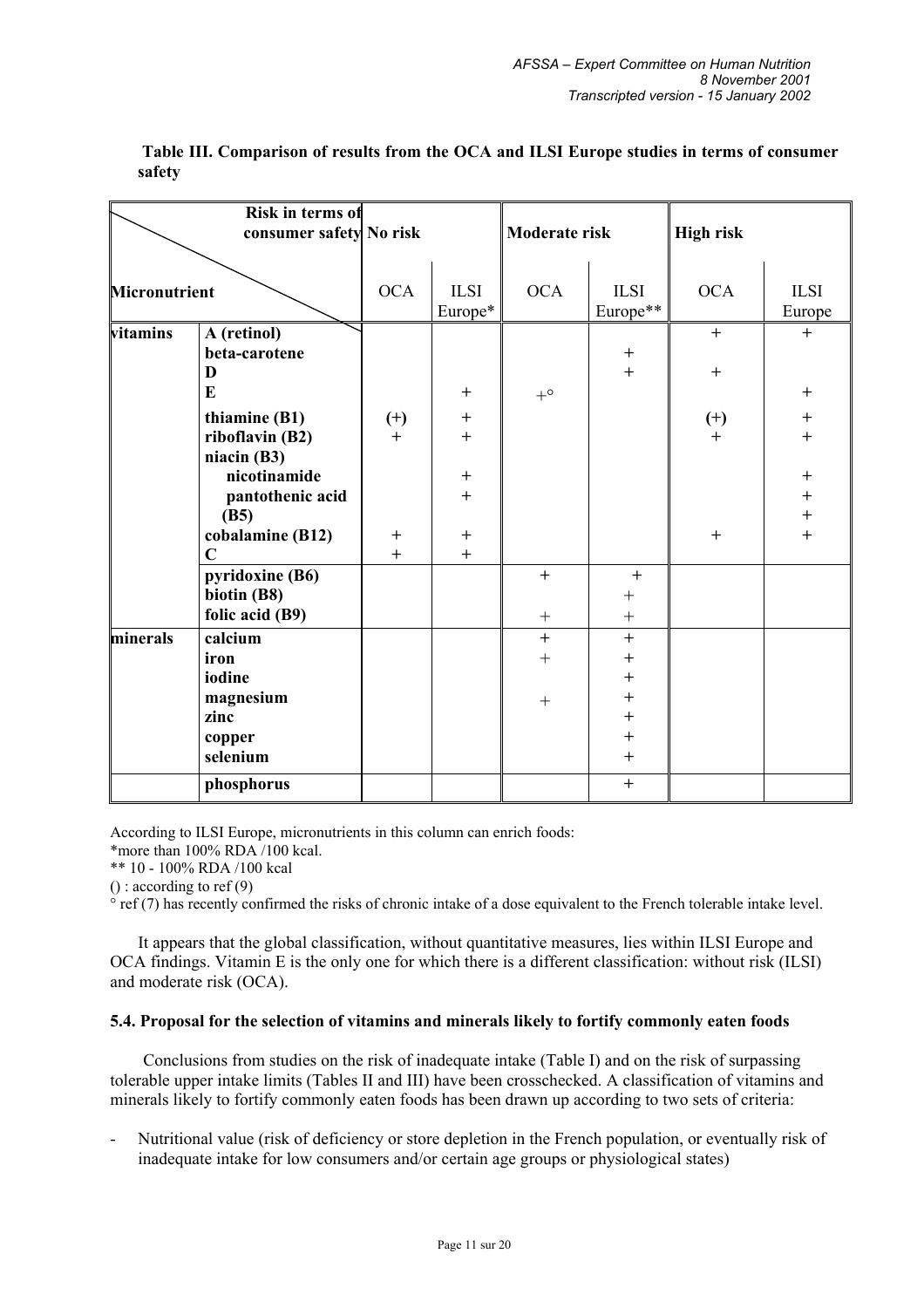- Safety risk to the consumer (general population of high consumers) when commonly eaten foods are fortified (Table IV).

Vitamin K, molybdenum, manganese and chromium have been included in the following table without concluding on risk of excessive intake or of surpassing tolerable intake levels.

### **Table IV. Classification of micronutrients likely to be added to commonly eaten foods in terms of nutritional value of fortification and safety risks for the consumer (based on Tables I, et II et III)**

| <b>Nutritional value of fortification</b>           |                                                                                                                                                                                                                                                                         | <b>YES</b><br>(risk of<br>deficiency<br>or depleted<br>stores) |                              |                       | <b>UNCERTAIN</b><br>(uncertainty on risk of<br>inadequate intake and no<br>evidence of deficiency or<br>depleted store) | N <sub>O</sub><br>(inadequate intake<br>not demonstrated) |                                                    |
|-----------------------------------------------------|-------------------------------------------------------------------------------------------------------------------------------------------------------------------------------------------------------------------------------------------------------------------------|----------------------------------------------------------------|------------------------------|-----------------------|-------------------------------------------------------------------------------------------------------------------------|-----------------------------------------------------------|----------------------------------------------------|
| Risk of surpassing tolerable upper intake<br>limits |                                                                                                                                                                                                                                                                         | no                                                             | yes*                         | no                    | yes*                                                                                                                    | no                                                        | yes*                                               |
| vitamins                                            | A (retinol)<br>beta-carotene<br>D<br>$\bf{E}$<br>$\mathbf K$<br>thiamine (B1)<br>riboflavin (B2)<br>niacin (B3)<br>nicotinamide**<br>nicotinic acid<br>pantothenic acid (B5)<br>pyridoxine (B6)<br>biotin (B8)<br>folic acid (B9)<br>cobalamine (B12)<br>$\overline{C}$ |                                                                | $\ddot{}$<br>$\pm$<br>$^{+}$ | $?$ +<br>$\mathrm{+}$ | $\begin{array}{c} + \\ 2 \end{array}$                                                                                   | $\pm$<br>$\ddot{}$<br>$+***$<br>$^{+}$                    | $^{++}$<br>$^{+}$<br>$^{+}$<br>$\ddot{+}$          |
| <b>Minerals</b>                                     | calcium<br>iron<br>iodine<br>magnesium<br>zinc<br>copper<br>selenium<br>molybdenum<br>manganese<br>chrome<br>fluoride                                                                                                                                                   |                                                                | $+$<br>$\ddot{}$<br>$+$      | $\ddot{ }$            | $\,^+$<br>$\ddot{}$<br>$\ddot{}$<br>$\ddot{}$<br>?<br>$\ddot{}$                                                         | $\ddot{\cdot}$<br>$\overline{?}$                          | $\frac{2}{2}$                                      |
|                                                     | sodium<br>chloride, phosphorus,<br>potassium                                                                                                                                                                                                                            |                                                                |                              |                       |                                                                                                                         | ?<br>$\overline{?}$                                       | $\ddot{}$<br>$\ddot{\mathbf{c}}$<br>$\ddot{\cdot}$ |

**\***The risk of surpassing tolerable intake levels for the general population or high consumers have been identified as (++) if it is significant or (**+**) if it warrants further studies to determine acceptable fortification levels.

\*\* see study in ref (13) on increase of homocystenaemia with chronic intake of nicotinamide.

\*\*\* see Annex 5 : although ILSI Europe has classified this micronutrient as potentially risky, there is no evidence to our knowledge which supports this.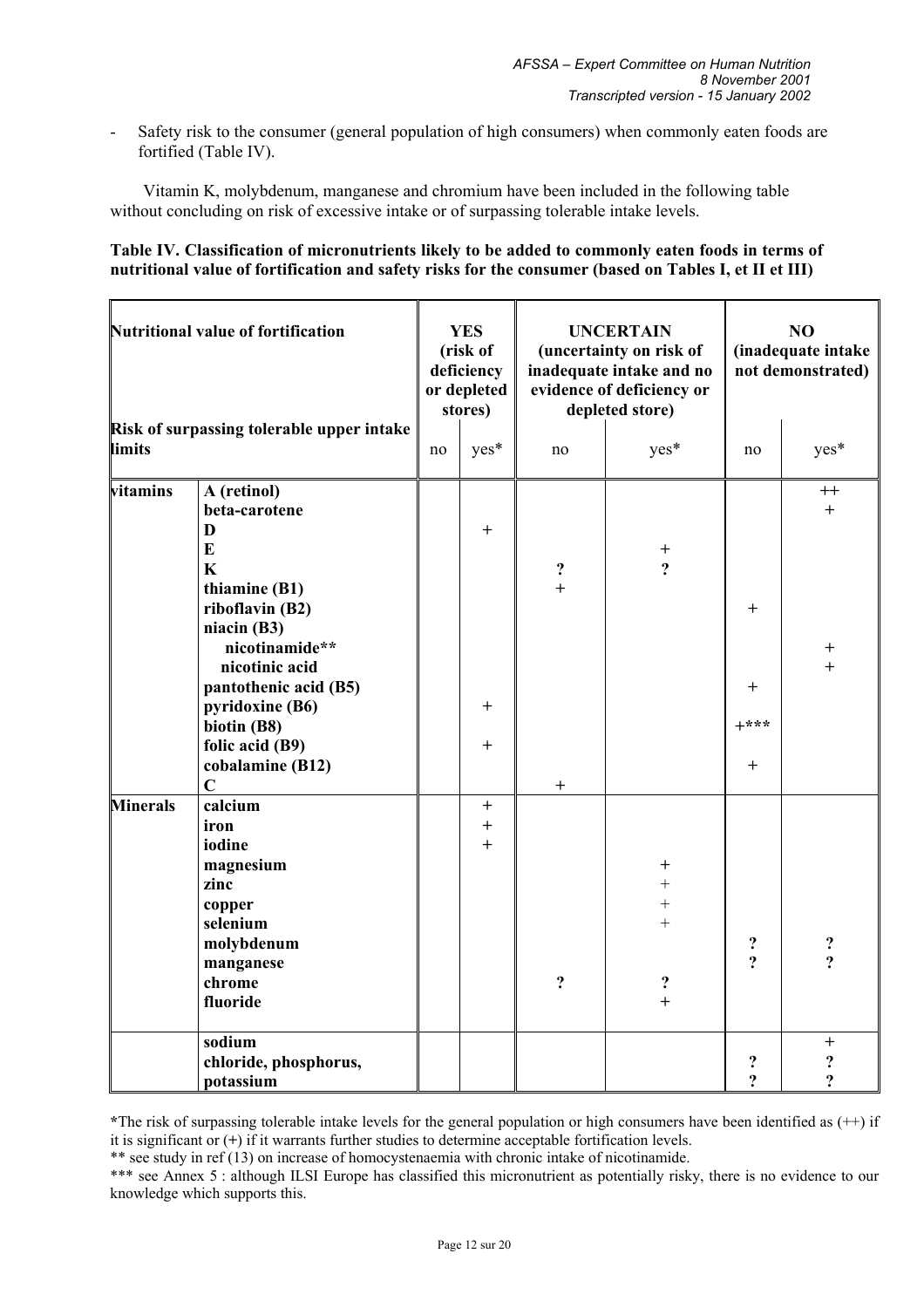Other micronutrients could have been included but at the time of drafting of this report, they were lacking certain criteria such as nutritional value, consumer safety, specification, bioavailability.

### **This table highlights three categories of micronutrients:**

- 1) **Those for which fortification of commonly eaten foods could have added nutritional value**  due to existing risk of deficiency or store depletion in certain population groups in France (vitamin D, vitamin B6, folic acid, calcium, iron, and iodine). However, further simulation studies are needed to establish optimal fortification levels in order to minimise the risk of surpassing tolerable intake levels;
- 2) **Those for which the nutritional value of fortification is uncertain**, where intakes lower than RNI in certain segments of the population are not accompanied by symptoms of deficiency or store depletion. Where fortification is considered however, it must be preceded by simulation studies (as above in category 1). This is indispensable for micronutrients for which there is a risk of surpassing tolerable intake levels (i.e. vitamin E, magnesium, zinc, copper, selenium, fluoride):
- 3) **Those for which there are no arguments in favour of added nutritional value with fortification**. Here, fortification is not justified by micronutrients for which there are risks of surpassing tolerable intake levels (i.e. vitamin A). This is still being discussed for riboflavin (B2), pantothenic acid (B5), biotin (B8), cobalamine (B12), chloride, phosphorus, potassium and sodium in terms of vitamin and/or mineral synergies.

## **5.5. Proposal for the establishment of fortification commonly eaten foods by vitamins and minerals**

OCA and ILSI-Europe methodologies gave comparable qualitative results but quantitative results were incomparable. This is in part due to :

- ILSI-Europe's selection of foods to be fortified (50%), variable according to circumstances or country;
- The maximum level of 95% of proportion of enriched foods consumed: not only would the highest from the  $95<sup>th</sup>$  percentile (and not the average) have to be taken, but as for tolerable upper intake levels defined by the SCF, adjustable levels as per new European surveys and studies;

## **For these two aspects, a policy of surveillance via a regularly updated database could be proposed as a platform for collaboration in Europe;**

The upper levels chosen by ILSI Europe which are often higher than those of the CSHPF.

These differences led us to propose modifications in the risk assessment (next stage).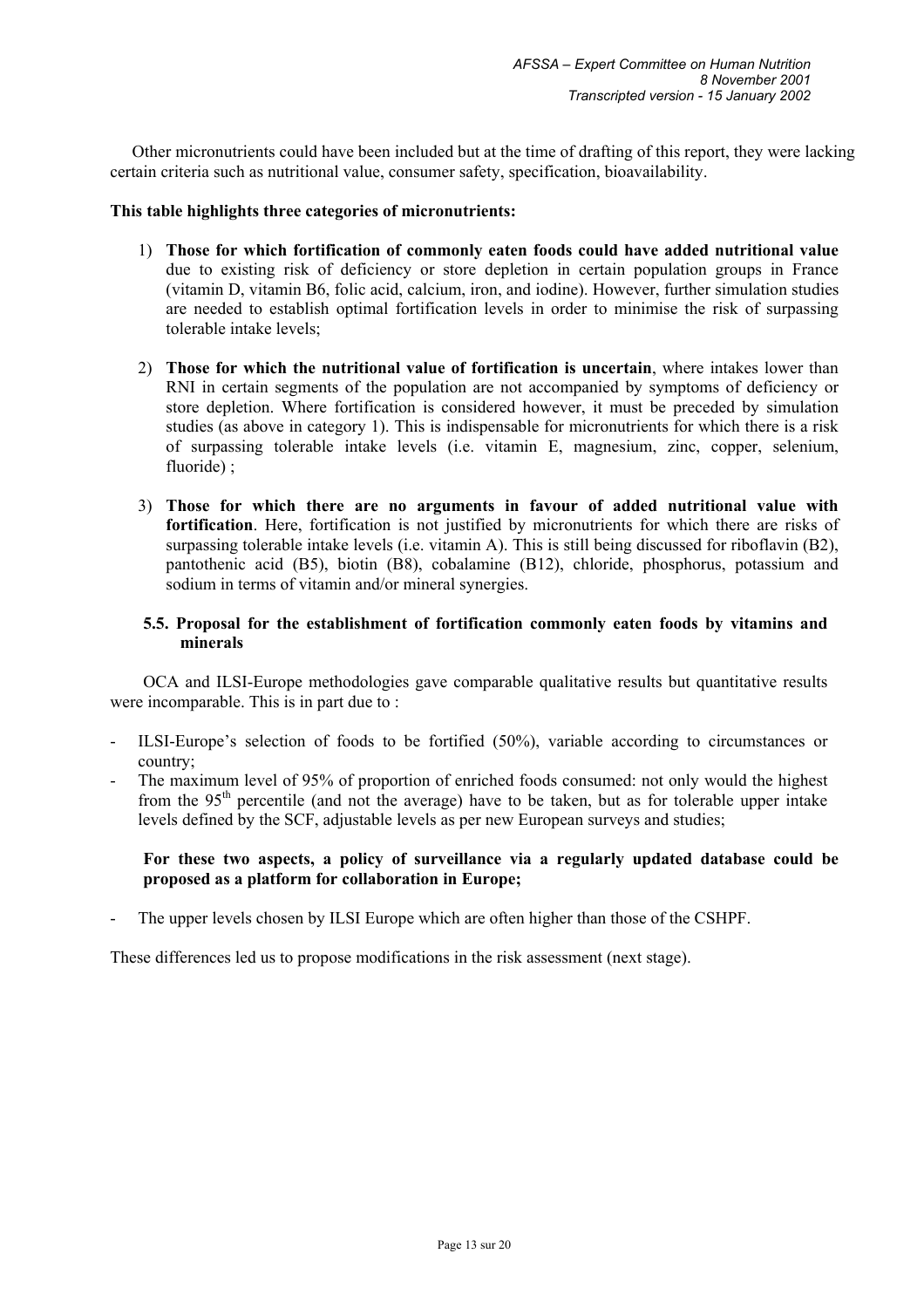**6. Stage 3** 

## **Determination of optimal levels for fortification and evaluation of fortification balance**

## **6-1 Fortification levels**

## **6.1.1 Tolerable maximum levels (= fortification level in terms of percentile of consumers who reach the tolerable intake level)**

The method used for this evaluation is described in Annex 9. Using a Monte-Carlo $\delta$  - type method of simulation (14), it is possible to test the impact of fortification for all values between 1 and 100% RDA/100 kcal to **estimate the link between the fortification level and the consumer percentile that reach the tolerable intake level**. A similar approach considers fortification levels in terms of % RDA / 100 g or 100 ml for fortification of non nutrient-dense foods (e.g. water in drinks) or energy-poor (low lipid or glucose content) (e.g. "light", "skimmed" foods). Such an approach has been used in France to proposed milk and milk product fortification by vitamin D (15).

The value of this approach is to estimate what percentile of consumers under the tolerable upper intake level corresponds to a fortification level calculated with one method or another (ILSI Europe, OCA, or others).

## **6.1.2 Proposals of optimal fortification levels for 9 micronutrients achieved through the OCA simulation method (9)**

Simulation studies by the OCA (9) have allowed the development of predictive intake values by percentile of population. These predictive values were obtained by testing several hypotheses of proportion of enriched foods consumed (3, 5, 10, 50 and 100%) and fortification levels (10, 20, 40 and 100% RDA/100 kcal).

The objectives were:

- $\triangleright$  To permit low micronutrient consumers (< 10<sup>th</sup> percentile) to attain or approximate RDA (for the indicate percent consumption) $9$ ;
- In That the fortification level be acceptable in terms of safety, that is that high consumers ( $>95<sup>th</sup>$ ) percentile) do not surpass the tolerable intake level proposed in this report, based on *tolerable upper intake level* determined by the SCF or, when these were not available, maximum intake levels determined in France (Table II).

The combined hypotheses responding to these objectives have been identified by assessing predictive intake values by population percentile in the OCA simulation (9).

As an example, Table V presents results of the analysis on fortification levels of vitamin B9, a category 1 vitamin (risk of deficiency or store depletion for certain segments of the French population).

<sup>&</sup>lt;sup>8</sup> The Monte Carlo method is the general method of probability simulation. We chose the foods to be enriched according to a binomial law by taking into consideration Proportion of enriched foods consumed.

<sup>&</sup>lt;sup>9</sup> Note: this does not imply that lowest consumers will have equal access to fortified foods in relation to their actual diet.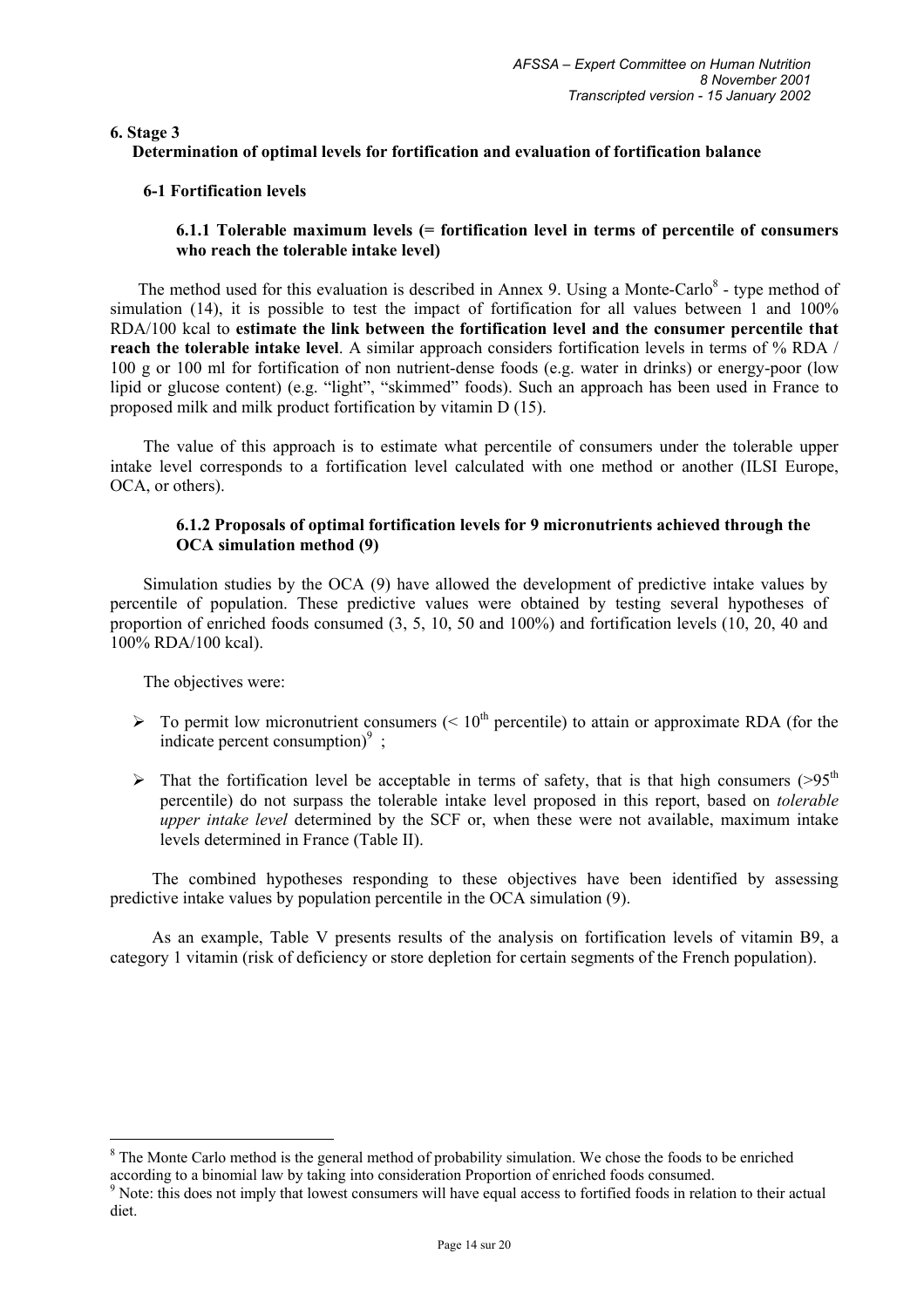**Table V : Zone of fortification benefit by vitamin B9, concluded from results from the OCA simulation method (9) and tolerable upper intake levels** 

|                             | <b>Proportion of</b><br>enriched foods | <b>Significance for low</b><br>consumers<br>RDA/100 kcal |                |                | Absence of risk for high<br>consumers |                      |                |                |                |
|-----------------------------|----------------------------------------|----------------------------------------------------------|----------------|----------------|---------------------------------------|----------------------|----------------|----------------|----------------|
|                             | consumed                               |                                                          |                |                |                                       | <b>RDA: 100 kcal</b> |                |                |                |
|                             |                                        | 10%                                                      | 20%            | 40%            | 100%                                  | 10%                  | 20%            | 40%            | 100%           |
|                             | 3%                                     | No                                                       | No             | No             | ves                                   | <b>ves</b>           | yes            | <b>ves</b>     | <b>ves</b>     |
|                             | 5%                                     | N <sub>0</sub>                                           | N <sub>0</sub> | N <sub>o</sub> | <b>ves</b>                            | yes                  | <b>ves</b>     | ves            | N <sub>0</sub> |
| <b>Vitamin</b><br><b>B9</b> | 10%                                    | no                                                       | <b>ves</b>     | <b>ves</b>     | <b>ves</b>                            | yes                  | yes            | <b>ves</b>     | N <sub>o</sub> |
|                             | 50%                                    | <b>ves</b>                                               | <b>ves</b>     | yes            | <b>ves</b>                            | <b>ves</b>           | N <sub>o</sub> | N <sub>0</sub> | N <sub>0</sub> |
|                             | 100%                                   | yes                                                      | <b>ves</b>     | <b>ves</b>     | ves                                   | <b>ves</b>           | no             | no             | No             |

Zone which represents a value for low consumers or zone where the fortification level is inadequate for high consumers.

Zone which has value for low consumers, but where the fortification level is inadequate for high consumers

**Tarat** 

Zone wherein the fortification level is adequate for high consumers but has no value for low consumers.

Zone of value = Zone which represents a value for low consumers, and where the fortification level is adequate for high consumers.

Other micronutrients, for which there exists (or not) a risk of deficiency and/or inadequate intake, have been analysed using the same methodology than for vitamin B9 (Tables VI.1, VI.2, et VI.3 and Annex 9).

| Micronutrient       | 10% proportion of<br>enriched foods consumed |                   | 50% proportion of<br>enriched foods<br>consumed |                 | 100 % proportion of<br>enriched foods consumed |                 |  |
|---------------------|----------------------------------------------|-------------------|-------------------------------------------------|-----------------|------------------------------------------------|-----------------|--|
|                     | % RDA/100                                    | amount/d          | $%$ RDA                                         | amount/d        | % RDA                                          | amount/d        |  |
|                     | kcal                                         | $/100$ kcal       | $/100$ kcal                                     | $/100$ kcal     | $/100$ kcal                                    | $/100$ kcal     |  |
| vitamin D           | impossible                                   | impossible        | $10-20%$                                        | $0.5 - 1 \mu g$ | $10\%$                                         | $0,5 \mu$ g     |  |
| vitamin B6          | $100\%$                                      | $2 \text{ mg}$    | $10 - 20%$                                      | 200-400         | $10\%$                                         | $200 \mu g$     |  |
|                     |                                              |                   |                                                 | μg              |                                                |                 |  |
| B9 (folic acid) $*$ | $20 - 40\%$                                  | $40$ à $80 \mu g$ | $10\%$                                          | $20 \mu g$      | $10\%$                                         | $20 \mu g$      |  |
| calcium             | impossible                                   | impossible        | 20%                                             | $160$ mg        | 10%                                            | $80 \text{ mg}$ |  |
| iron                | impossible                                   | impossible        | impossible                                      | impossible      | impossible                                     | impossible      |  |

**Table VI.1. Examples of optimum fortification levels for micronutrients for which there is a risk of deficiency or store depletion** 

Impossible : it is impossible to define an optimal fortification level according to stated objectives. \*by taking into consideration the tolerable upper intake level established by the SCF for children and dietary intake measured by the average RNI (average of male and female values).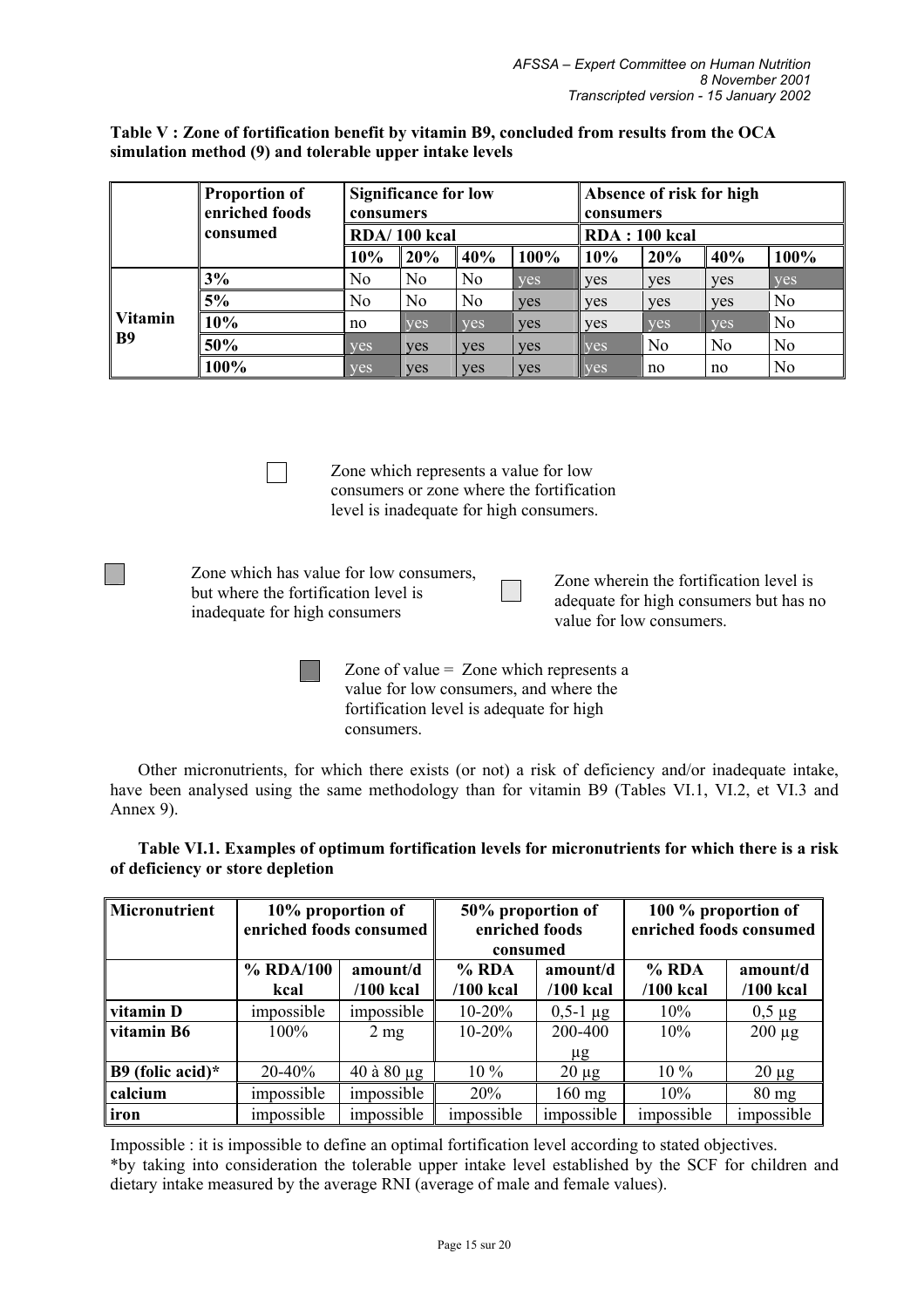**Table VI.2. Examples of optimum fortification levels for micronutrients for which there is a risk of inadequate intake without signs of deficiency or store depletion** 

| Micronutrient | 10% proportion of     |                 | 50% proportion of                               |              | 100 % proportion of     |             |  |
|---------------|-----------------------|-----------------|-------------------------------------------------|--------------|-------------------------|-------------|--|
|               |                       |                 | enriched foods consumed enriched foods consumed |              | enriched foods consumed |             |  |
|               | % RDA/100<br>amount/d |                 | % RDA /100                                      | amount/d     |                         | amount/d    |  |
|               | kcal                  | $/100$ kcal     | kcal                                            | $/100$ kcal  | kcal                    | $/100$ kcal |  |
| vitamin E     | 100%                  | $10 \text{ mg}$ | 20%                                             | l mg         | $10 - 20\%$             | $1 - 2$ mg  |  |
| vitamin C     | 100%                  | $60 \text{ mg}$ | $20 - 100\%$                                    | $12 - 60$ mg | $10 - 40\%$             | $6 - 24$ mg |  |
| magnesium*    | impossible            | impossible      | impossible                                      | impossible   | impossible              | Impossible  |  |

Impossible : it is impossible to define an optimal fortification level according to stated objectives. \*by taking into consideration the tolerable upper intake level established by the SCF for children and dietary intake measured by the average RNI (average of male and female values).

## **Table VI.3. Examples of optimum fortification levels for micronutrients for which there is no risk of inadequate intake**

| Micronutrient |                                         | 10% proportion of<br>enriched foods consumed | 50% proportion of<br>enriched foods<br>consumed   |             | 100 % proportion of<br>enriched foods consumed |                         |  |
|---------------|-----------------------------------------|----------------------------------------------|---------------------------------------------------|-------------|------------------------------------------------|-------------------------|--|
|               | $\frac{0}{0}$<br><b>RDA/100</b><br>kcal | amount/d<br>$/100$ kcal                      | $%$ RDA<br>amount/d<br>$/100$ kcal<br>$/100$ kcal |             | $%$ RDA $/100$<br>kcal                         | amount/d<br>$/100$ kcal |  |
| vitamin A     | impossible                              | impossible                                   | impossible                                        | impossible  | impossible                                     | impossible              |  |
| vitamin B2    | $100\%$                                 | $1.6 \text{ mg}$                             | $10 - 40\%$                                       | $160 - 640$ | $10 - 40\%$                                    | $160 - 640$             |  |
|               |                                         |                                              |                                                   | μg          |                                                | μg                      |  |

Impossible : it is impossible to define an optimal fortification level according to stated objectives.

#### **From the above analysis emerge three categories of micronutrients:**

**1) Micronutrients for which it is possible to determine fortification levels which meet nutritional and toxicological criteria defined above** (vitamins B2, B6, B9, C and E).

For these micronutrients, **the proportion of enriched foods consumed** must be identified**,** either by approximating the most realistic level from a technical-economic point of view, either by trying to reduce the risk of surpassing population recommendations by proposing a hypothesis that certain high consumers consume only fortified products among those that are fortifiable (100 % proportion of enriched foods consumed).

- **2) Micronutrients for which it has been impossible to determine an optimum fortification level**  regardless of the enriched proportion (vitamin A). This supports the argument against fortifying commonly eaten foods with this vitamin.
- **3) Micronutrients in an intermediary position** (vitamin D, calcium, iron, magnesium), where an optimal fortification level has not been found in all studied proportion of enriched foods consumed and in particular in proportion of enriched foods consumed closest to the achievable level (10%).

With regards to these micronutrients the **question is raised about fortification through specific foods likely to be consumed by populations at risk of deficiency or store depletion**, instead of the general fortification of commonly eaten foods.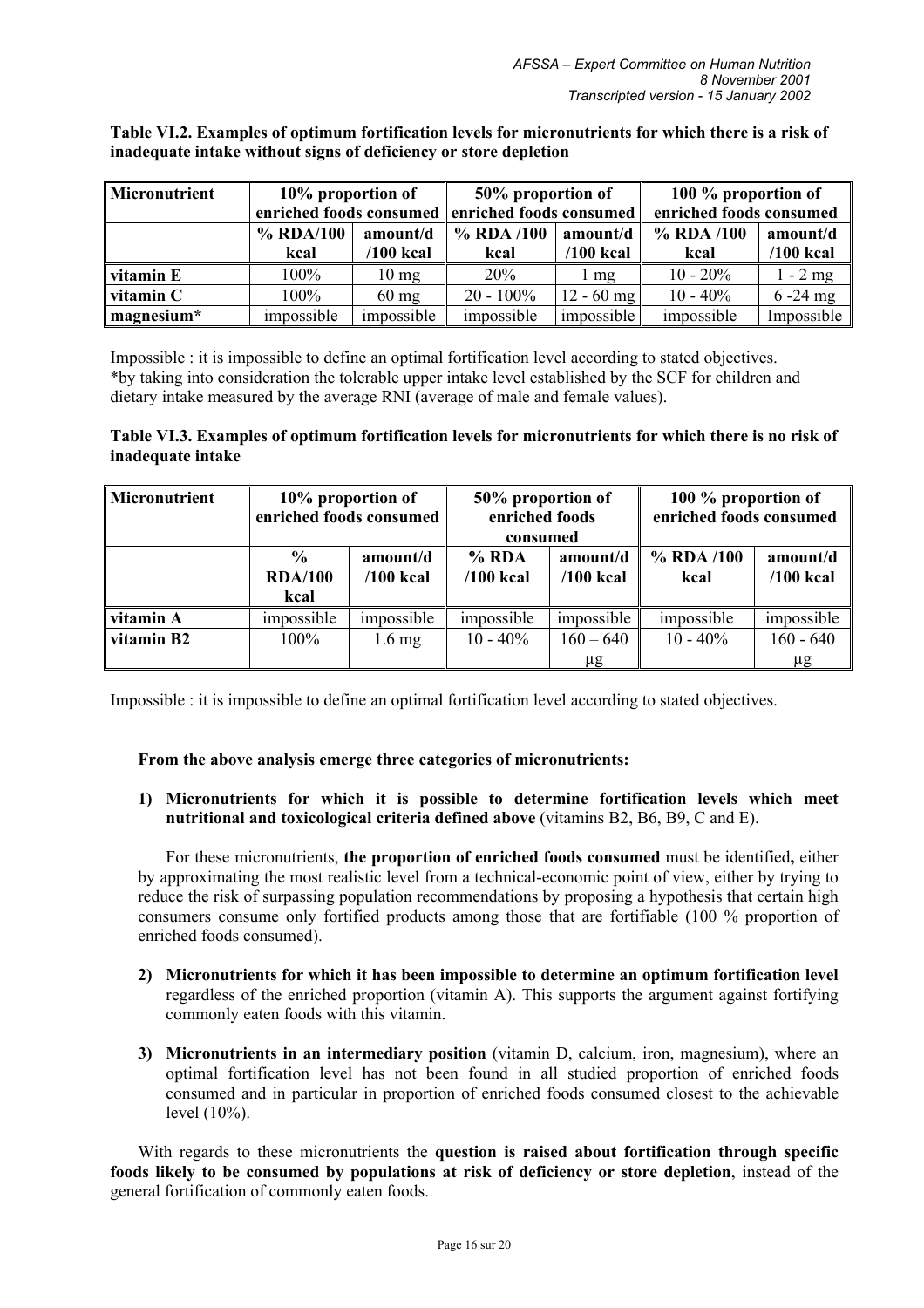## **6.2 Other issues about fortification**

#### **6.2.1 Nutrient and food balance**

One of the objectives stated in chapter 1.1 addresses "vector" foods. However as this term rather applies to general public health measures of food fortification (such as iodine in salt), it seems appropriate to rename the term as "appropriate foods" or "support foods".

Fortified foods should all in principle meet certain conditions such as represent products or categories of foods mainly consumed by the proportion of the general population which lies below the minimum nutritional goal, all the while offering *minimum risk*. Fortification must under no circumstance worsen poor population intakes.

It is essential that the effects of fortification on the presentation, role or taste of a food be taken into consideration, and that fortified foods are not prohibitively expensive, particularly affecting populations already at risk of inadequate intake.

Finally, it is worth reiterating that a fortified food must clearly have added nutritional value.

A list of foods *likely to be fortified among commonly eaten foods* was drawn up jointly with representatives of the food industry in France during the OCA study. It can be found in an annex of reference 9 and could serve as the basis for future discussions on "support foods". The following have been excluded from this list:

- Fresh non-processed foods,
- Products that are neither packaged nor labelled.
- Products with a particular image or regional specialities
- Products with no energy content as the methodology calls for calculations per 100 kcal.

Moreover, the identification of at-risk groups depends on the situation and dietary behaviour of each population. The principle of "support foods" hinges on cultural habits of each region and country.

The relative bioavailability of a micronutrient used for fortification will need to be established by human or animal studies.

Finally, criteria for purity of micronutrients used for fortification must also be established according to regulations.

#### **6.2.2 Nutrient balance**

A balanced and diversified diet is essential in order to maintain nutrient balance (4). This principle also applies to the nature and quantity of nutrients used to fortify a food. This implies respecting natural physiological balance, delicate homeostatic regulation, and the *composition of the intestinal environment,* by ensuring a balanced intake of nutrients (even of those which are considered low risk at high doses). It has been suggested that excessive intakes of iron (especially accompanied by excessive vitamin C intakes) might explain free radicals (hydroxyls) induced by a Fenton reaction, found in sufficient quantities to initiate colon cancer (16).

A list of vitamins and minerals that complement each other should be drawn up and taken into consideration during food fortification since vitamins and minerals function in metabolic synergy (e.g. folic acid and vitamin B12, or calcium and vitamin D). To not consider these interactions might have detrimental effects on health and would go against the very point of fortification, that is to restore intakes and nutrient levels.

### **7. Nutritional information for the consumer**

Consumers must be properly informed about food fortification by vitamins and minerals, particularly in terms of identifying nutrients to restore deficiencies, emphasising that a fortified food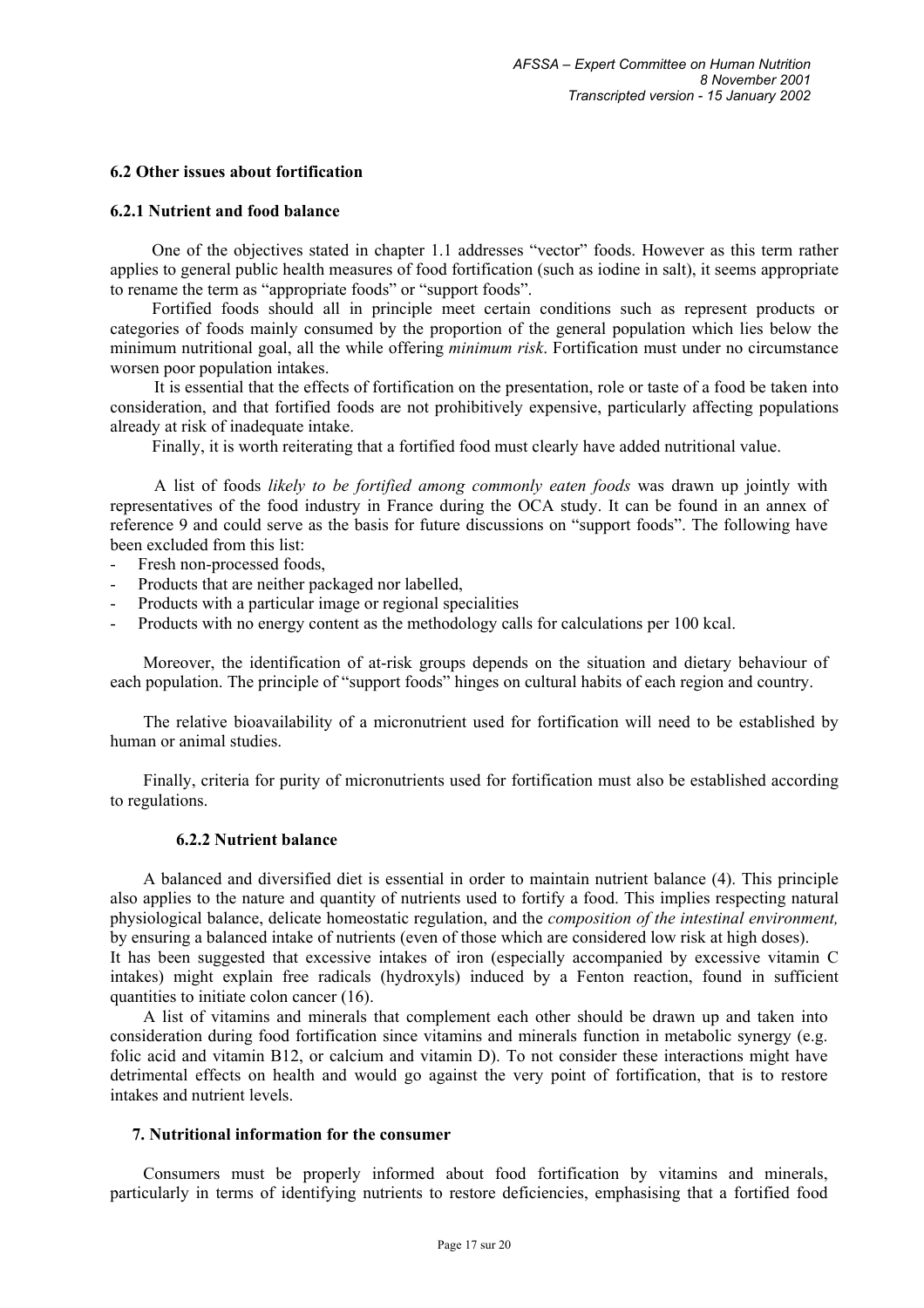does is not in itself "protective" and that one should aim to get all nutrient requirements through a diverse and balanced diet.

### **8. Monitoring of the impact of fortification**

The impact of fortification on inadequate intakes and the appearance of deleterious effects should be monitored by food safety institutes both at the national and European level.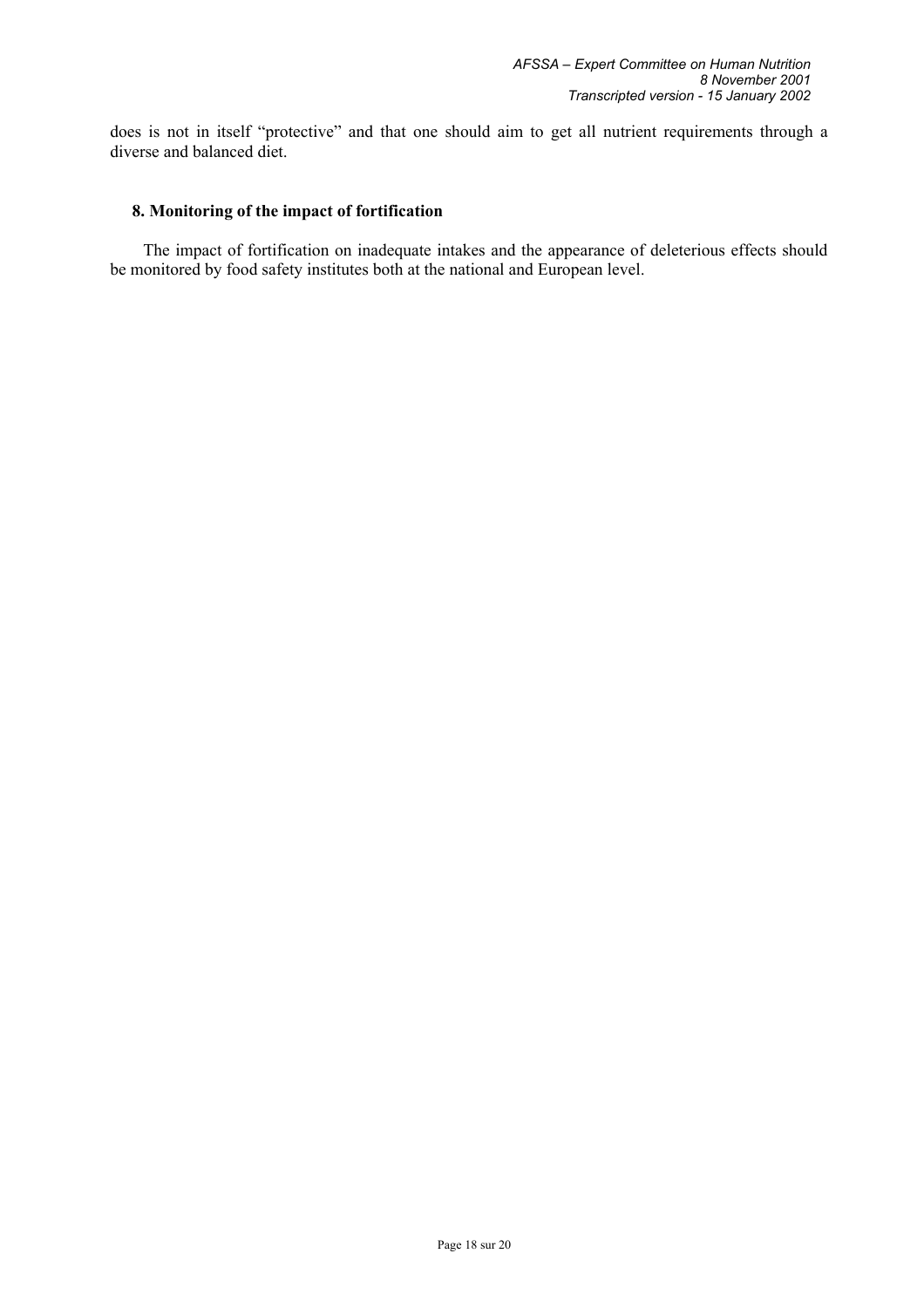## **Conclusion**

In the framework of future European debates on food fortification by vitamins and minerals, AFSSA has been requested to:

- Examine the list of vitamins and minerals put forth by the European Commission;
- Suggest a method to establish minimum and maximum vitamin and mineral levels;
- Choose foods or food groups appropriate for fortification.

As a response to these objectives, the **Comité d'Experts Spécialisé « Nutrition humaine » put forth a three-step methodology, based on a procedure which integrates the nutritional aspect and consumer safety criteria,** considered fundamental, in order to help improve the nutritional status of low consumers while protecting high consumers.

**The nutritional procedure (stage 1 a)** consists in determining the risks of inadequate intake and the consequences in terms of clinical deficiency or biological store depletion for each mineral and vitamin, but also the risks of surpassing the RNI (2001). The results of this evaluation have emphasised the specific nature of each micronutrient; it follows that each should be considered individually.

**The safety procedure (stage 1 b)** aims to protect the consumer from the risk of toxicity, based on the tolerable upper intake level defined by the SCF. When these are unavailable, limits proposed by the CSHPF and CEDAP (8 et 9) are used, pending further information from the SCF.

### **By combining the results of stages 1a and 1b (stage 2), and using simulation studies based on actual dietary intake, a micronutrient classification emerges in terms of nutritional value and safety risks.**

Finally, a method to determine optimum fortification levels of micronutrients in commonly eaten foods is put forth (stage 3). These optimum levels should allow the lowest consumers ( $\leq 10^{th}$  percentile) to reach or approximate the RDA, while ensuring that the highest consumers (>95<sup>th</sup> percentile) do not surpass the tolerable upper intake limit. The analysis of 10 micronutrients using this method demonstrates that it is possible to identify optimum levels for vitamins such as vitamins B2, B6, B9, C and E, for example.

The debate on "support foods" or food most appropriate for fortification, continues, backed up by population studies and surveys. Also the interaction between micronutrients continues to be discussed based on existing or future scientific data.

Finally, the need to regularly evaluate the public health impact of consuming fortified foods has been emphasised.